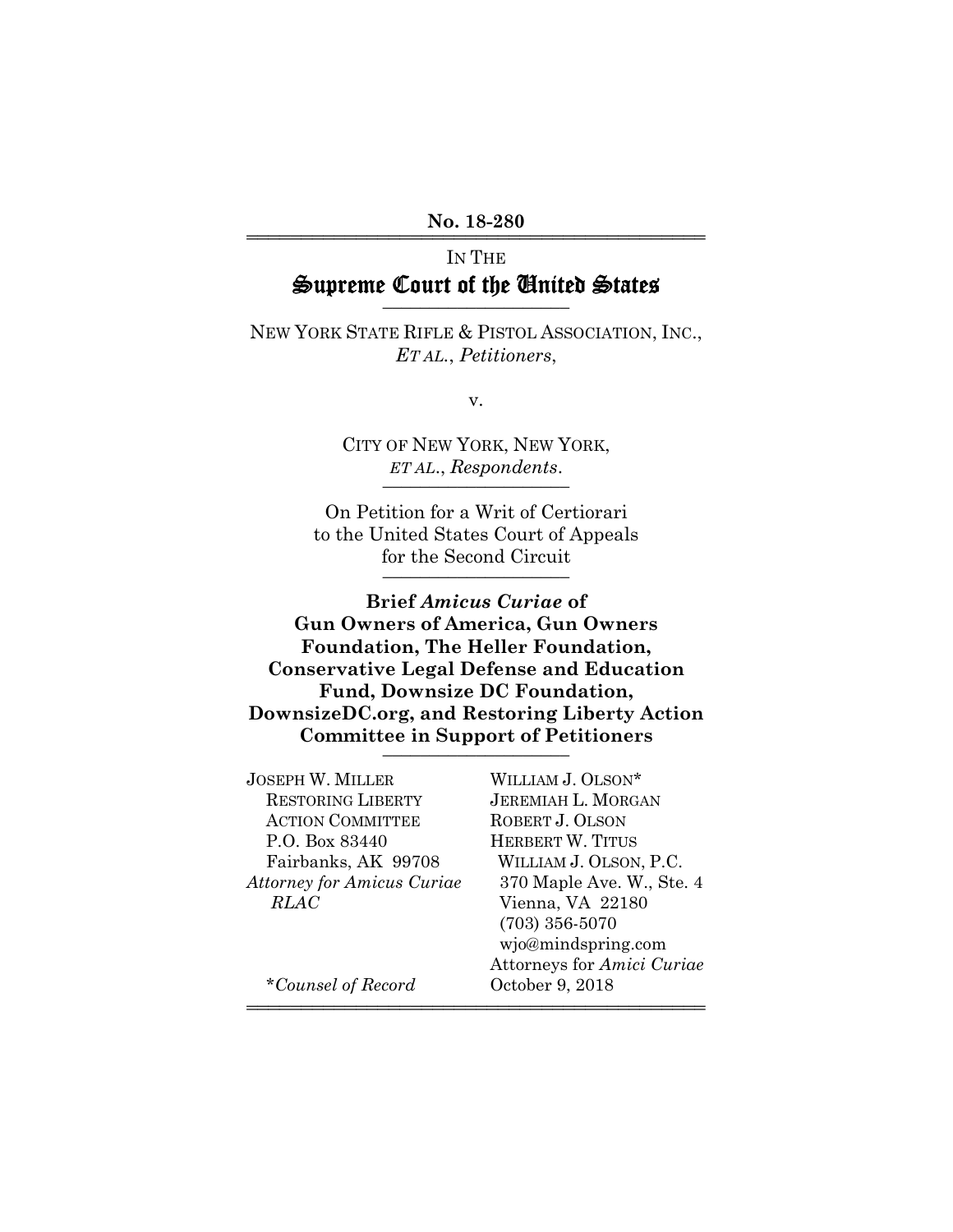# **TABLE OF CONTENTS**

Page

| INTEREST OF THE AMICI CURIAE<br>1                                                                                                                                                           |
|---------------------------------------------------------------------------------------------------------------------------------------------------------------------------------------------|
| SUMMARY OF ARGUMENT<br>$\overline{2}$                                                                                                                                                       |
| $\overline{4}$                                                                                                                                                                              |
| THE SECOND CIRCUIT REJECTED THE<br>I.<br>CATEGORICAL APPROACH TO THE SECOND<br>AMENDMENT, IN CONFLICT WITH HELLER,<br>NECESSITATING REVIEW BY THIS COURT<br>4                               |
| Balancing Interests, the Second Circuit<br>А.<br>Elevated Its Own Opinion over the<br>Constitutional Text and the Categorical<br>Heller Holding<br>$\overline{4}$                           |
| <b>B.</b><br>The Heller Decision Rejected Judicial<br>Interest Balancing<br>12                                                                                                              |
| $C_{\cdot}$<br>The McDonald Decision Rejected Judicial<br>Interest Balancing<br>14                                                                                                          |
| II.<br>THE U.S. SUPREME COURT SHOULD NOT<br><b>ALLOW LOWER COURTS TO TREAT THE SECOND</b><br>AMENDMENT AS A SECOND-CLASS RIGHT<br>15                                                        |
| <b>III. WHETHER THE NEW YORK CITY BAN</b><br><b>UNCONSTITUTIONALLY ABRIDGES PLAINTIFFS'</b><br>RIGHT TO TRAVEL IS A QUESTION OF GREAT<br><b>IMPORT THAT SHOULD BE DECIDED BY THIS</b><br>21 |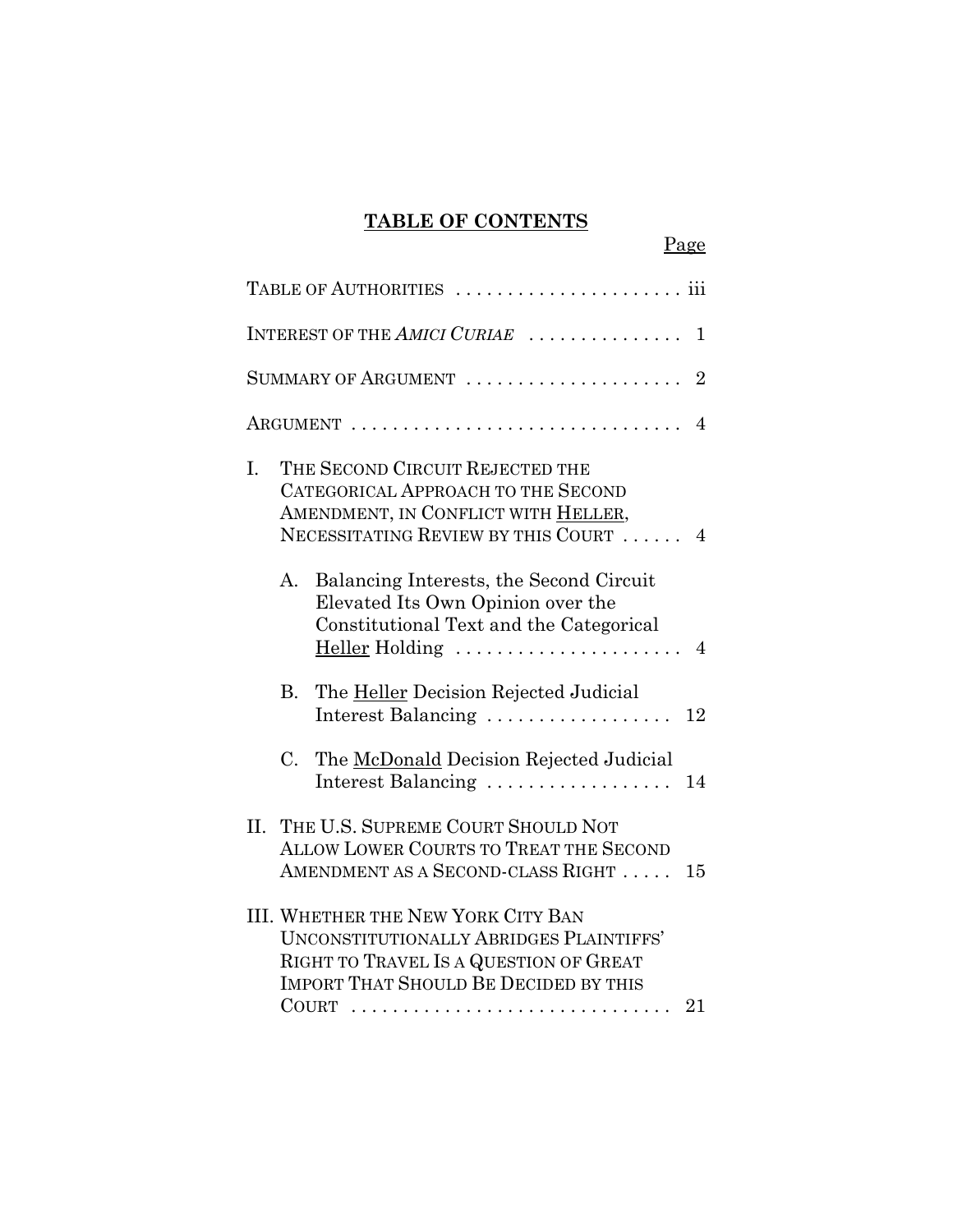| IV. THIS COURT SHOULD GRANT THE PETITION TO<br>DECIDE WHETHER A PERSON MAY BE FORCED  |  |
|---------------------------------------------------------------------------------------|--|
| TO FORFEIT HIS SECOND AMENDMENT RIGHTS                                                |  |
| IN EXCHANGE FOR OTHER CONSTITUTIONAL<br>PROTECTIONS 23                                |  |
| $CONCLUSION \ldots \ldots \ldots \ldots \ldots \ldots \ldots \ldots \ldots \ldots 26$ |  |

ii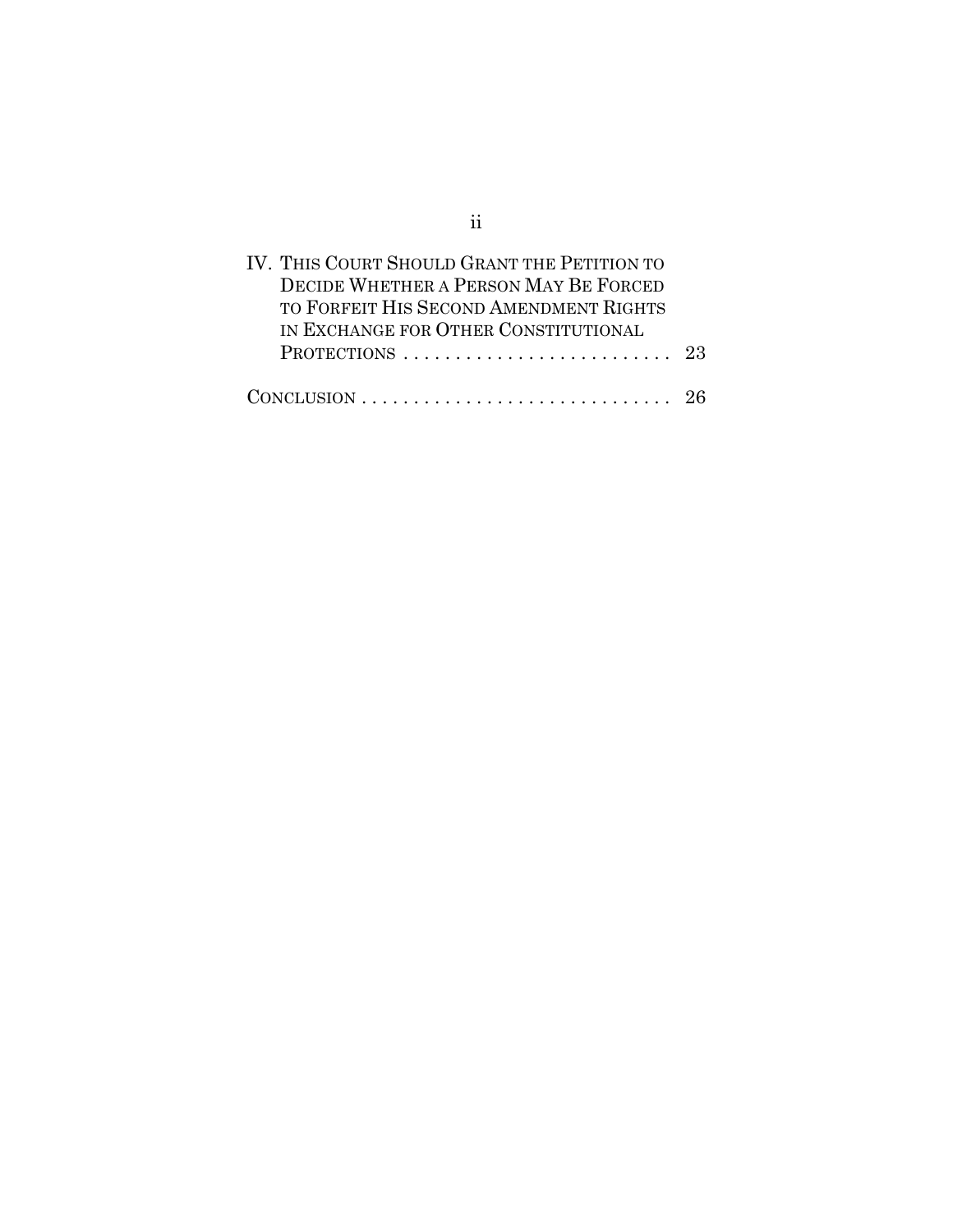#### **TABLE OF AUTHORITIES**

#### Page

# U.S. CONSTITUTION Amendment I . . . . . . . . . . . . . . . . . . . . 3, 6, 8, 11, 17 Amendment II . . . . . . . . . . . . . . . . . . . . . . . 2, *passim* Amendment IV . . . . . . . . . . . . . . . . . . . 6, 17, 24, 25 Amendment XIV . . . . . . . . . . . . . . . . . . . . 14, 21, 22 STATUTES 18 U.S.C. § 922(a)(3) . . . . . . . . . . . . . . . . . . . . . . . 20 18 U.S.C. § 922(b)(3) . . . . . . . . . . . . . . . . . . . . . . . 20 18 U.S.C. § 922(g)(9) . . . . . . . . . . . . . . . . . . . . . . . 19 38 R.C.N.Y. Section 5-23 . . . . . . . . . . . . . . . . . . . . . 3 CASES Carpenter v. United States, 138 S.Ct. 2206 (2018) ................................. 6 Crandall v. Nevada, 6 Wall. 35 (1867) . . . . . . 22, 23 District of Columbia v. Heller, 554 U.S. 570 (2008) . . . . . . . . . . . . . . . . . . . . . . . . . . . 2, *passim* Edwards v. California, 314 U.S. 160 (1941) . . . . . 23 Fisher v. Kealoha, 855 F.3d 1067 (9th Cir. 2017) . . . . . . . . . . . . . . . . . . . . . . . . . . . . . . . . 19 Friedman v. City of Highland Park, 136 S.Ct. 447 (2015) . . . . . . . . . . . . . . . . . . . . . . . . . 16, 17 Heller v. District of Columbia, 670 F.3d 1244 (D.C. Cir. 2011) . . . . . . . . . . . . 6, 7, 14, 18 Houston v. City of New Orleans, 675 F.3d 441 (5th Cir. 2012) . . . . . . . . . . . . . . . . . . . . . 19 Jackson v. City & Cnty. of San Francisco, 135 S.Ct. 2799 (2015) . . . . . . . . . . . . . . . . . . . 16 Korematsu v. United States, 323 U.S. 214 (1944) ................................. 8

iii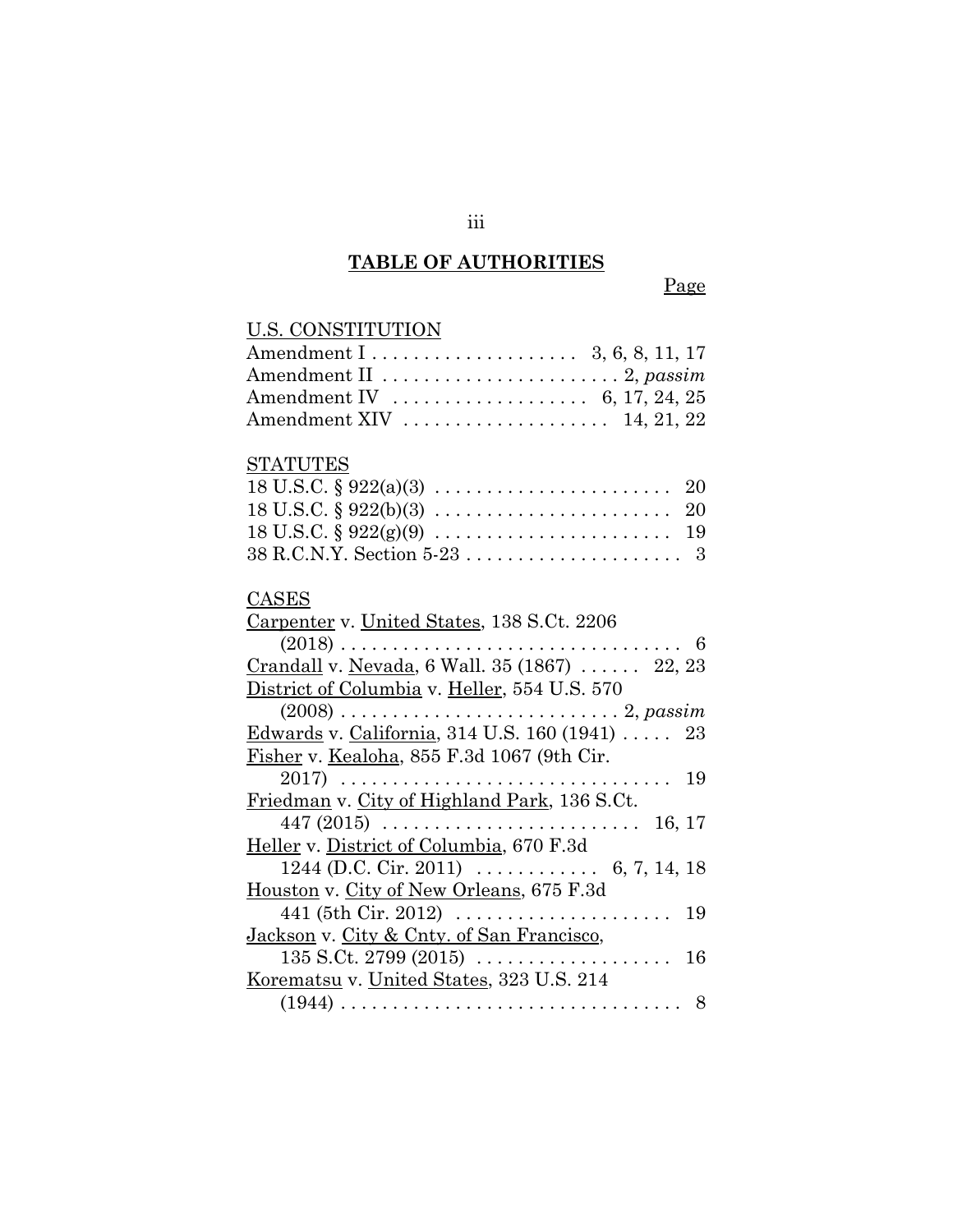| Mance v. Sessions, 896 F.3d 390 (5th Cir. |  |  |
|-------------------------------------------|--|--|
|                                           |  |  |

| July 20, 2018) $\ldots \ldots \ldots \ldots \ldots$<br>20                               |
|-----------------------------------------------------------------------------------------|
| McDonald v. Chicago, 561 U.S. 742 (2010) 4, passim                                      |
| NRA v. BATFE, 714 F.3d 334 (5th Cir. 2013)<br>19                                        |
| Parker v. District of Columbia, 478 F.3d 370                                            |
| $(D.C. Cir. 2007) \ldots$<br>12                                                         |
| Peruta v. California, 137 S.Ct. 1995 (2017)<br>17                                       |
| Quinn v. State, 2013 Tex. App. LEXIS 6167                                               |
| (Ct. App. Tx. $5^{\text{th}}$ Dist. Dallas, 2013)<br>24                                 |
| Schneider v. New Jersey, 308 U.S. 147 (1939)<br>- 8                                     |
| Silvester v. Becerra, 138 S.Ct. 945 (2018)<br>18                                        |
| <u>Simmons</u> v. United States, 390 U.S. 377                                           |
| $(1968) \ldots$<br>$\ldots$ 25, 26<br>.                                                 |
| Smith v. California, 361 U.S. 147 (1959)<br>11                                          |
| United States v. Chovan, 735 F.3d 1127 (9th                                             |
| $Cir. 2013) \ldots \ldots \ldots \ldots \ldots \ldots \ldots \ldots \ldots \ldots$<br>8 |
| United States v. Jones, 565 U.S. 400 (2012)<br>6                                        |
| United States v. Robinson, 814 F.3d 201 (4th                                            |
| $Cir. 2016) \ldots \ldots \ldots$<br>25                                                 |
| United States v. Robinson, 846 F.3d 694 (4th                                            |
| Cir. 2017) (en banc)<br>25                                                              |
|                                                                                         |
| <b>MISCELLANEOUS</b>                                                                    |
| E.D. Hirsch, Validity in Interpretation<br>9                                            |
| Heller Transcript Oral Argument (March 18,                                              |
| $2008)$<br>13<br>$\cdots$                                                               |
| N. Johnson, Negroes and the Gun: The Black                                              |
| Tradition of Arms (Prometheus Books: 2014)<br>21                                        |
| D. H. King, "License to Carry: New York's                                               |
| Gun Permit Laws," Gotham Gazette                                                        |
| $\overline{2}$                                                                          |

G. Orwell, Animal Farm (1945) . . . . . . . . . . . . . . 26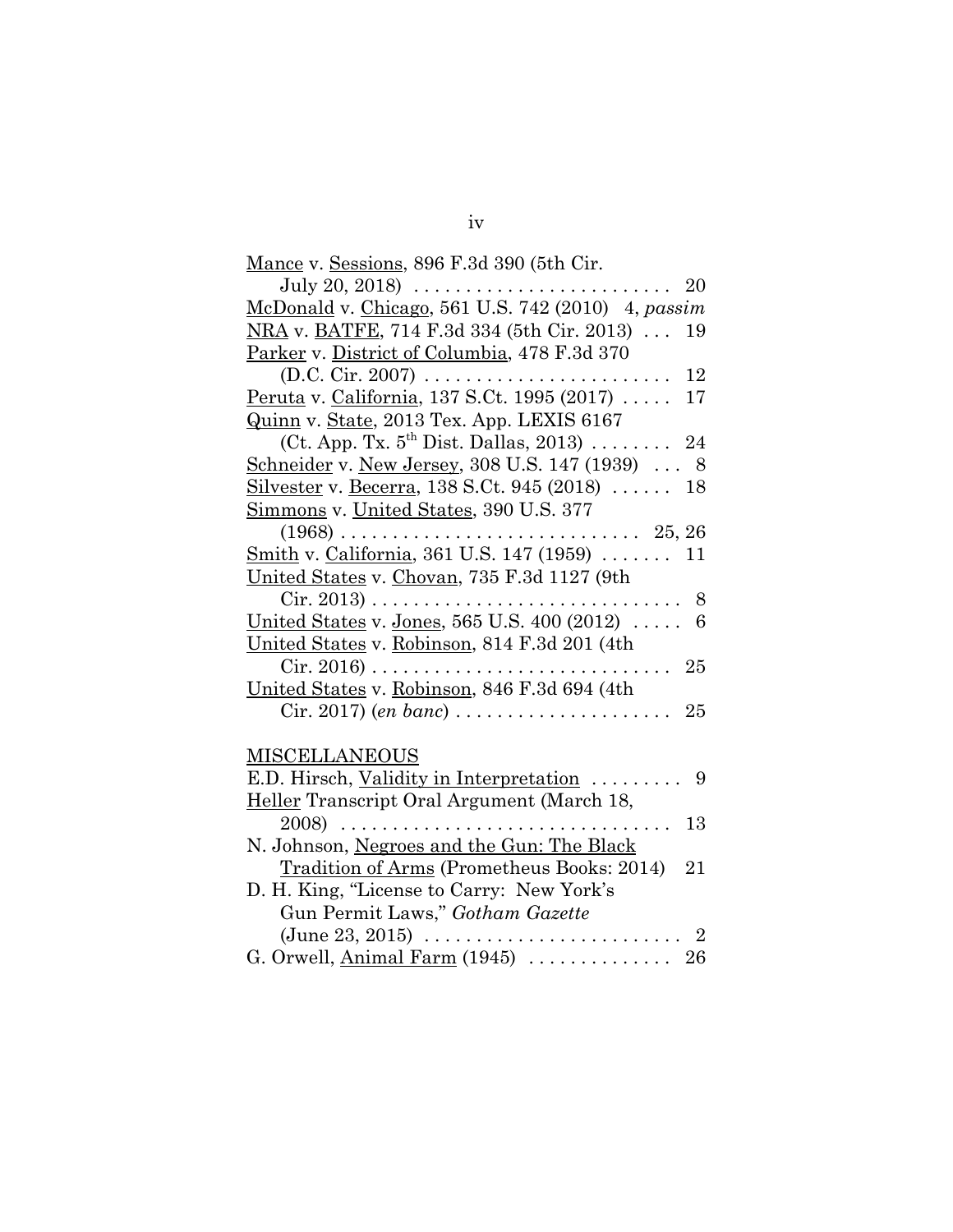### **INTEREST OF THE** *AMICI CURIAE*<sup>1</sup>

Gun Owners of America, Inc. and DownsizeDC.org are nonprofit social welfare organizations, exempt from federal income tax under Internal Revenue Code ("IRC") section  $501(c)(4)$ . Gun Owners Foundation, The Heller Foundation, Conservative Legal Defense and Education Fund, and Downsize DC Foundation are nonprofit educational and legal organizations, exempt from federal income tax under IRC section 501(c)(3). Restoring Liberty Action Committee is an educational organization. *Amici* organizations were established, *inter alia*, for the purpose of participating in the public policy process, including conducting research, and informing and educating the public on the proper construction of state and federal constitutions, as well as statutes related to the rights of citizens, and questions related to human and civil rights secured by law. Many of these *amici* have filed *amicus* briefs in dozens of cases involving the Second Amendment, including both:

- District of Columbia v. Heller, Brief Amicus Curiae of Gun Owners of America, Inc., et al. (Feb. 11, 2008); and
- McDonald v. Chicago, (July 6, 2009), Brief Amicus Curiae of Gun Owners of America, Inc. (July 6, 2009).

<sup>&</sup>lt;sup>1</sup> It is hereby certified that counsel for the parties have consented to the filing of this brief; that counsel of record for all parties received notice of the intention to file this brief at least 10 days prior to its filing; that no counsel for a party authored this brief in whole or in part; and that no person other than these *amici curiae*, their members, or their counsel made a monetary contribution to its preparation or submission.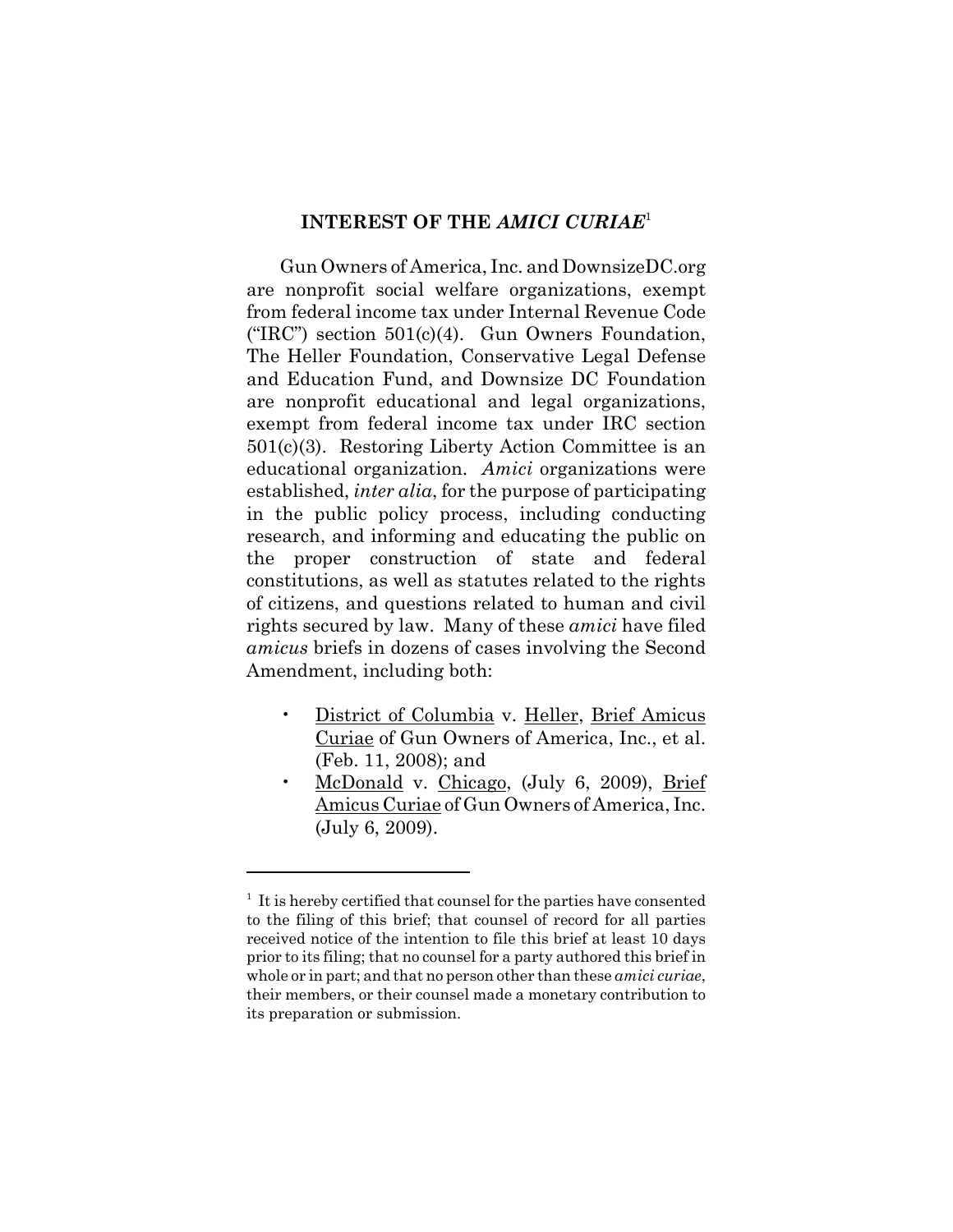#### **SUMMARY OF ARGUMENT**

New York City's understanding of Second Amendment rights is radically different from that recognized in Heller. There, the right to keep arms is limited to certain Americans<sup>2</sup> who meet eligibility requirements,<sup>3</sup> submit to invasive government screening (Petition for Certiorari ("Pet. Cert.") at 4), wait a lengthy period of time, $<sup>4</sup>$  and pay substantial</sup> fees.<sup>5</sup> Even then, the few who qualify may not "bear" arms as Heller envisioned. Rather, they may only "keep" them at home, or perhaps at a place of business. True "bearing" of arms within the City is limited to government agents, along with a select few "politician[s], celebrit[ies] or [the] very, very wealthy...."<sup>6</sup> For those without wealth, influence, or connections, the only "bearing" arms they may do

<sup>&</sup>lt;sup>2</sup> "[P]ossession of a handgun or rifle/shotgun in New York City requires a license (for handguns) or a permit (for rifles/shotguns) issued by the NYPD License Division." Firearms Licensing, New York City Police Department (Jan. 1, 2018).

<sup>&</sup>lt;sup>3</sup> See "Apply for a Firearms License," New York State.

<sup>&</sup>lt;sup>4</sup> "You should expect it to take a minimum of four months from the time of application until a license is either granted or denied." *See* Firearms Licensing.

<sup>&</sup>lt;sup>5</sup> "The application fee for a handgun license and for renewal is \$340... The application fee for a Rifle/Shotgun permit is \$140... The fingerprint fee is \$87...." New Application Instructions, New York City Police Department License Division (Jan. 1, 2018).

<sup>&</sup>lt;sup>6</sup> D. H. King, "License to Carry: New York's Gun Permit Laws," *Gotham Gazette* (June 23, 2015).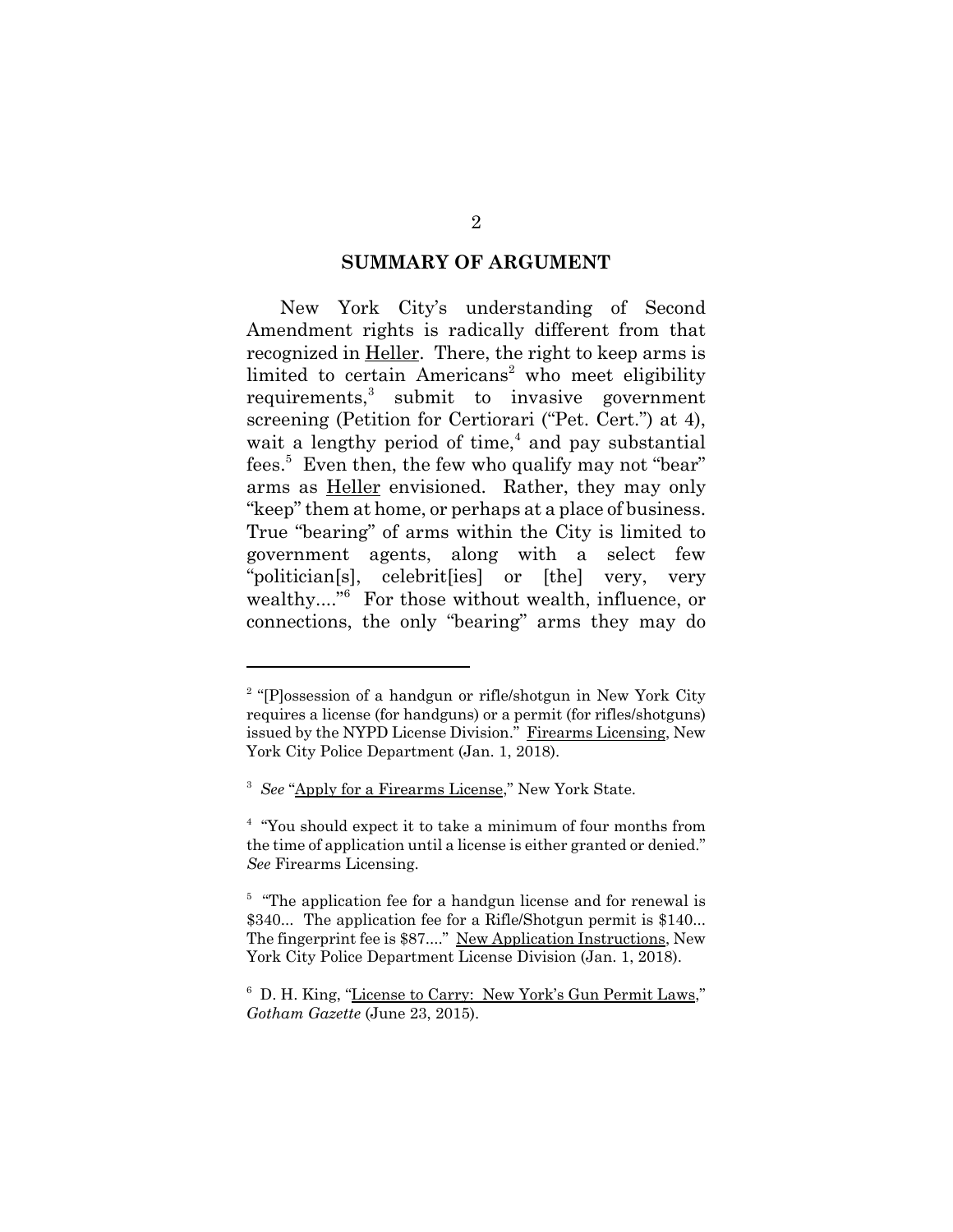(even with a permit or license) is directly between their home or business and a few governmentauthorized locations. *See* 38 R.C.N.Y. Section 5-23. Even then, the firearms must be rendered nonfunctional and useless — unloaded and locked away. Pet. Cert. at 5.

No reasonable person could possibly conclude that residents of New York City are able to freely and fully exercise the rights protected by the Second Amendment, but that is what federal judges have ruled. Limiting the Second Amendment to the bare facts of the Heller decision, the Second Circuit imported modern, atextual First Amendment balancing into the Second Amendment, concluding that the "core" of the Amendment protects only the right to keep a handgun in the home for self-defense. *See* New York State Rifle & Pistol Ass'n v. New York City, 883 F.3d 45, 57 (2d Cir. 2018) (hereinafter "NYSRP 2018"). Although admitting that restrictions on "firearms training and ... firearm practice" could burden "the core right to keep and use firearms in selfdefense in the home," the court used another First Amendment doctrine, and rationalized that "the restriction leaves law-abiding citizens with reasonable alternative means" to exercise their rights. *Id.* at 58, 60. The lower court then employed even another First Amendment doctrine — precisely the type of "judgeempowering 'interest balancing" test that Heller forbade, applying "intermediate scrutiny" to uphold the City's firearms regime. *Id.* at 64. Justifying what are perhaps the most oppressive and restrictive gun laws in the country, the lower court blithely concluded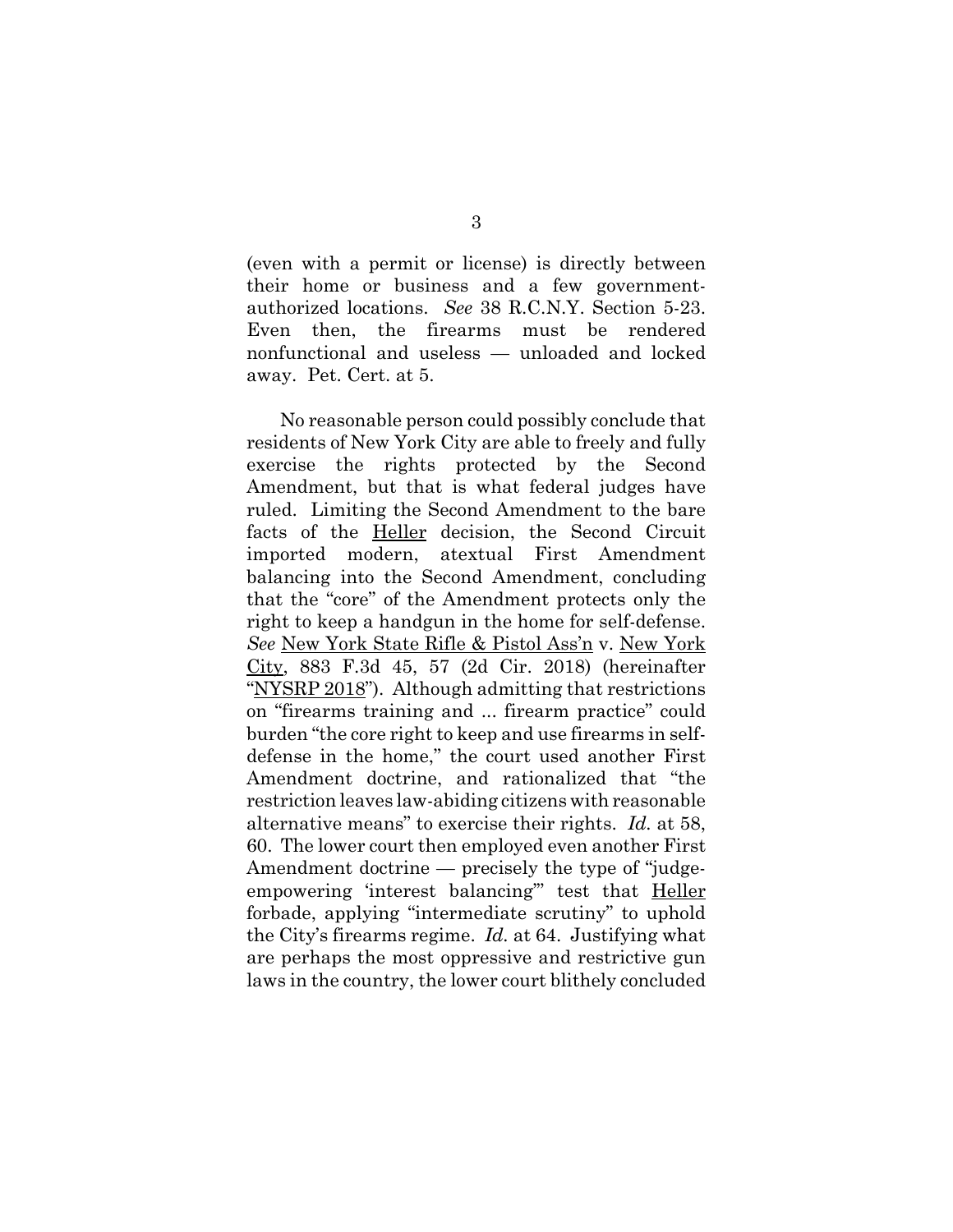that they "impose at most trivial limitations on" Second Amendment rights. *Id.* at 57.

This Court's disturbing trend of denying petitions in Second Amendment decisions has left the lower federal courts free to disregard this Court's holdings in Heller and McDonald, leaving the American public at the mercy of states, cities, and local governments who have grown increasingly bold in their attacks on a right that — according to the Second Amendment text — "shall not be infringed."

#### **ARGUMENT**

- **I. THE SECOND CIRCUIT REJECTED THE CATEGORICAL APPROACH TO THE SECOND AMENDMENT, IN CONFLICT WITH HELLER, NECESSITATING REVIEW BY THIS COURT.**
	- **A. Balancing Interests, the Second Circuit Elevated Its Own Opinion over the Constitutional Text and the Categorical Heller Holding.**

For just over a decade, since this Court issued its landmark decision in District of Columbia v. Heller, 554 U.S. 570 (2008), most of the lower courts have labored to devise judicial tests under which a wide range of firearms restrictions would be approved, lest the American people be allowed to exercise the individual right to keep and bear arms recognized by this Court. The opinion issued by the Second Circuit in NYSRP 2018 is among the most unfaithful in this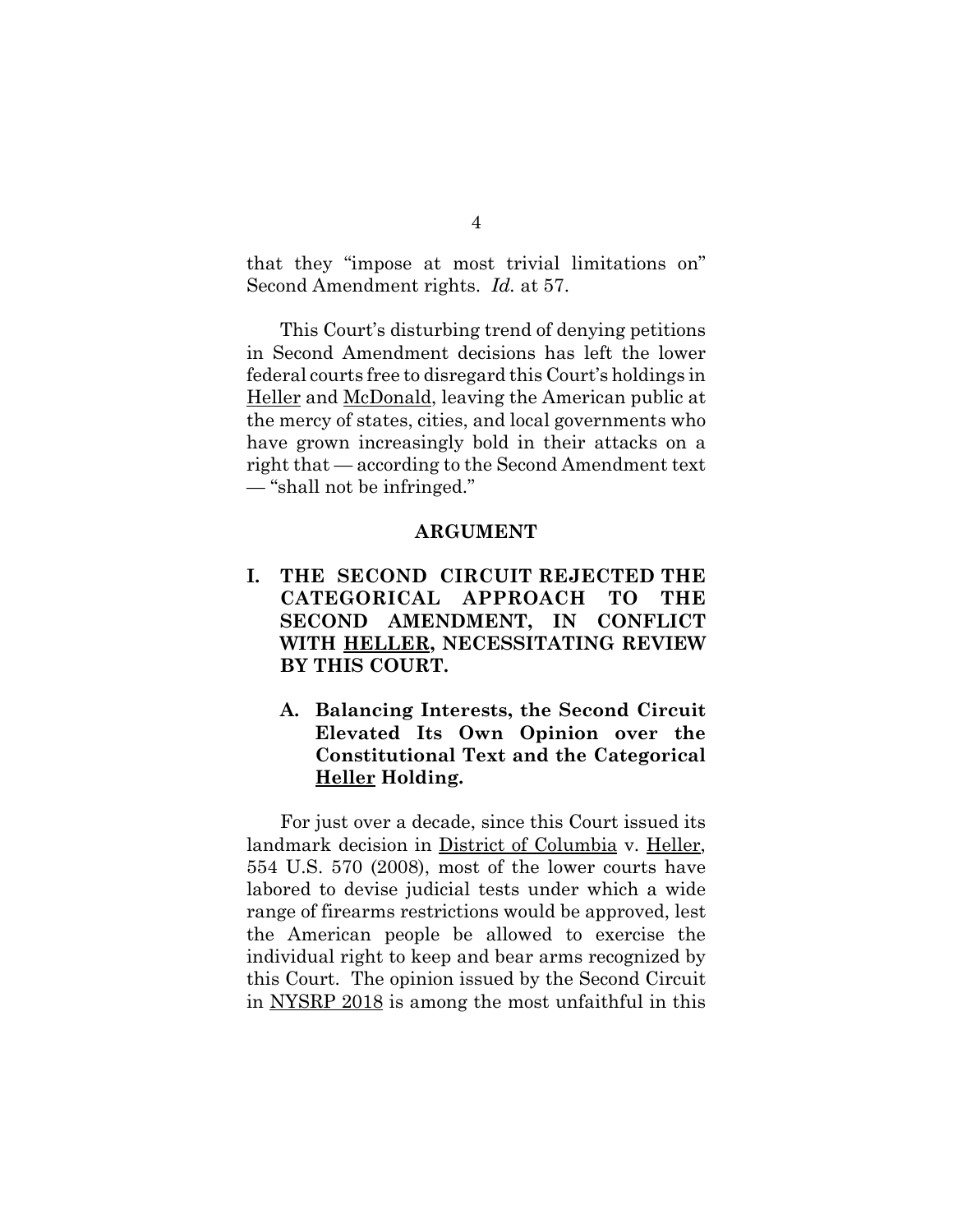ignoble line of Second Amendment lower court decisions.

Completely unlike Heller's textual and categorical analysis, but similar to the approach taken by many other circuits, the Second Circuit decision below was based on application of judicial interest balancing tests pursuant to a "two-step inquiry."

**First**, we "determine whether the challenged legislation impinges upon conduct protected by the Second Amendment," and **second**, if we "conclude[] that the statute[] impinge[s] upon Second Amendment rights, we must next determine and apply the appropriate level of scrutiny." [NYSRP 2018 at 55 (citations omitted) (emphasis added).]

As authority for its "two-step" test, the Court cited its own earlier decision in New York State Rifle & Pistol Ass'n v. Cuomo, 804 F.3d 242 (2d. Cir. 2015) (hereinafter "NYSRP 2015"). However, it is simply impossible to tease a "two-step" test out of the text of the Second Amendment:

A well regulated Militia, being necessary to the security of a free State, the right of the people to keep and bear Arms, shall not be infringed.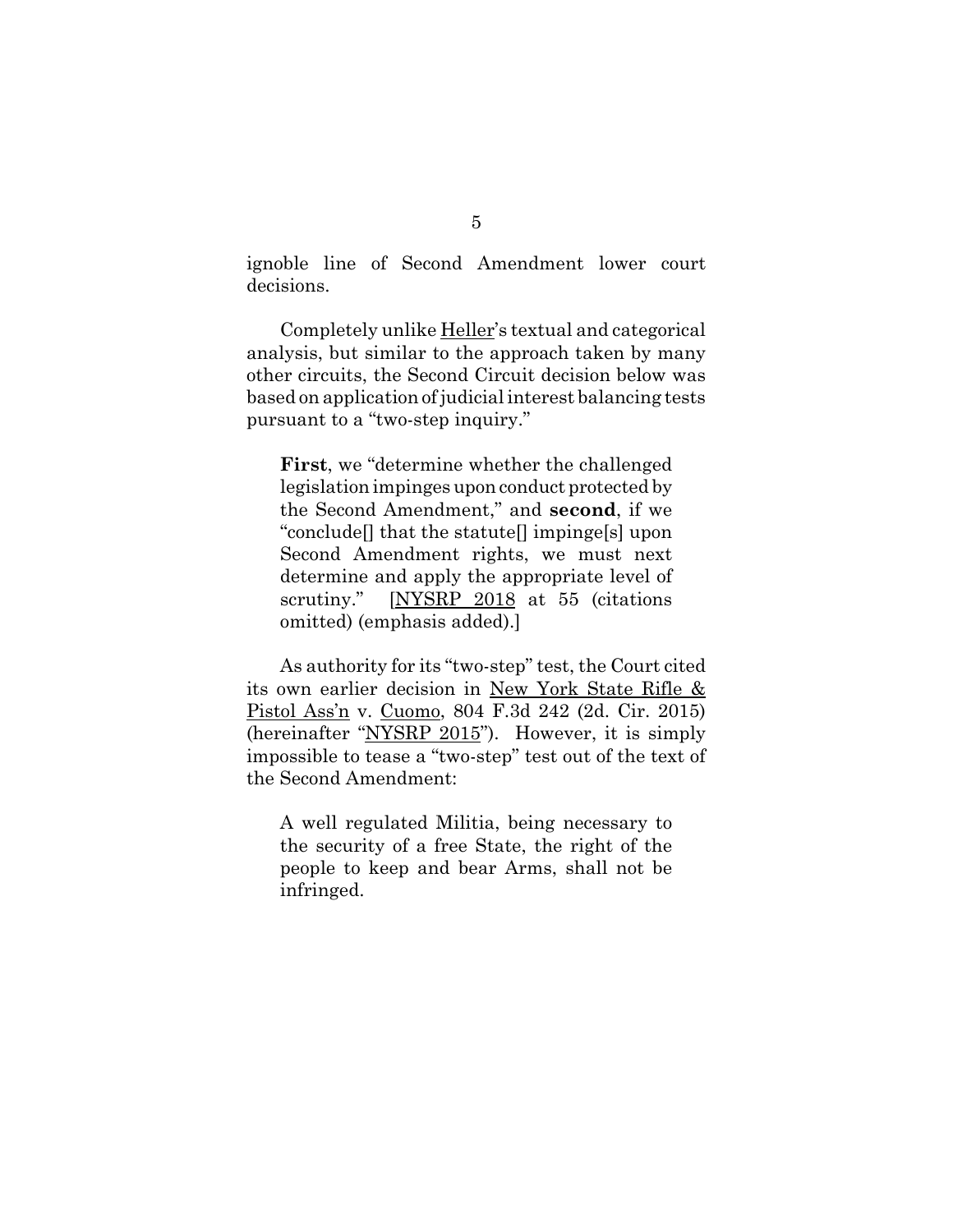Second, it is impossible to find support for a "two-step" test in either the Heller or McDonald<sup>7</sup> decisions. The Supreme Court pedigree undergirding this "two-step inquiry," if it has any at all, will not be found in either of those decisions, but rather in the dissent in Heller, and in balancing tests used primarily in the context of the First Amendment which were rejected by the Heller majority.<sup>8</sup>

Nevertheless, with only a few notable exceptions, judges in the lower courts have rejected the approach taken by the Heller majority. For example, in dissent in Heller v. District of Columbia, 670 F.3d 1244 (D.C. Cir. 2011) ("Heller II"), then-Judge Kavanaugh explained:

Heller and McDonald leave little doubt that courts are to assess gun bans and regulations based on **text, history, and tradition**, not by a balancing test such as strict or intermediate scrutiny....

<sup>&</sup>lt;sup>7</sup> McDonald v. Chicago, 561 U.S. 742 (2010).

<sup>&</sup>lt;sup>8</sup> Some of the blame for perpetuating the "two-step inquiry" belongs on the lawyers litigating these cases, who argue based on the most recent precedents. It has been a mistake to place primary reliance on pragmatic balancing arguments, rather than Justice Scalia's principled "text, history, and tradition" approach. A similar failure of advocacy has also occurred with respect to the Fourth Amendment, where this Court's watershed property-based decision in United States v. Jones, 565 U.S. 400 (2012), has been ignored, as lawyers fall back on the familiar "reasonable expectation of privacy" test. *See* Carpenter v. United States, 138 S.Ct. 2206 (2018) (Gorsuch, J., dissenting).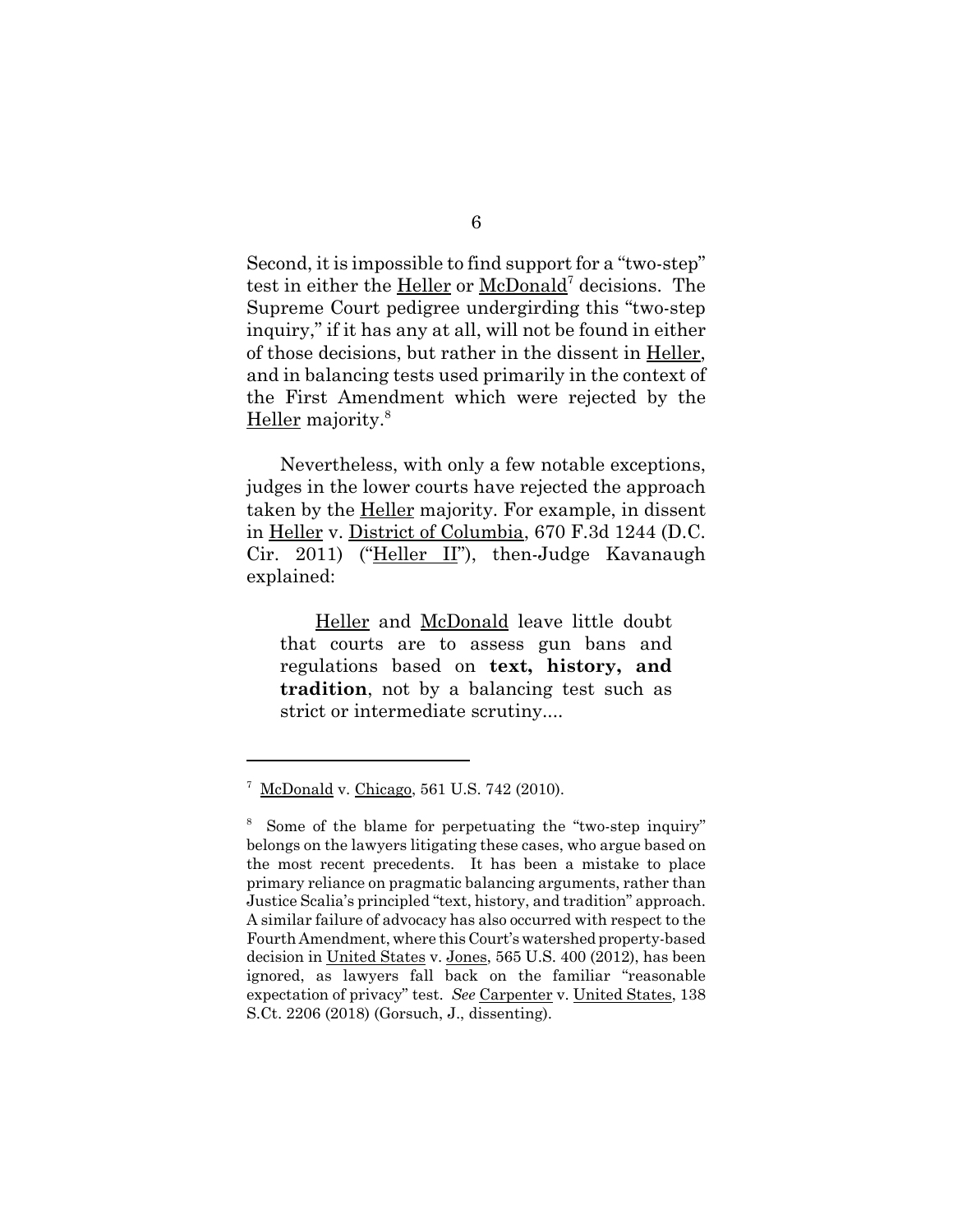The Court responded to Justice Breyer by rejecting his "judge-empowering 'interestbalancing inquiry' that 'asks whether the statute burdens a protected interest in a way or to an extent that is out of proportion to the statute's salutary effects upon other important governmental interests.'" [*Id*. at 1271, 1277 (Kavanaugh, J., dissenting) (emphasis added).]

Apparently believing that it was permissible to rely either on the Heller majority opinion or on the Heller dissent, the Second Circuit chose the dissent, employing judicial balancing through its "two-step" around the Second Amendment.

The first prong of the "two-step" test allows courts to find that the legislation restricting "the right ... to keep and bear Arms" does not "impinge[] upon conduct protected by the Second Amendment...." This verbal legerdemain allows the Court to determine that certain infringements on "the right ... to keep and bear Arms" are not even subject to the Second Amendment. In the case below, the Second Circuit chose to skip the first step, assuming that the law infringed on conduct protected by the Second Amendment, so that it could move on to select a standard of review and balance the interests.

The second prong of the "two-step" requires the court to "determine and apply the appropriate level of scrutiny." The Second Circuit chose "intermediate" scrutiny, where "'the key question is whether the statute[] at issue [is] substantially related to the achievement of an important governmental interest.'"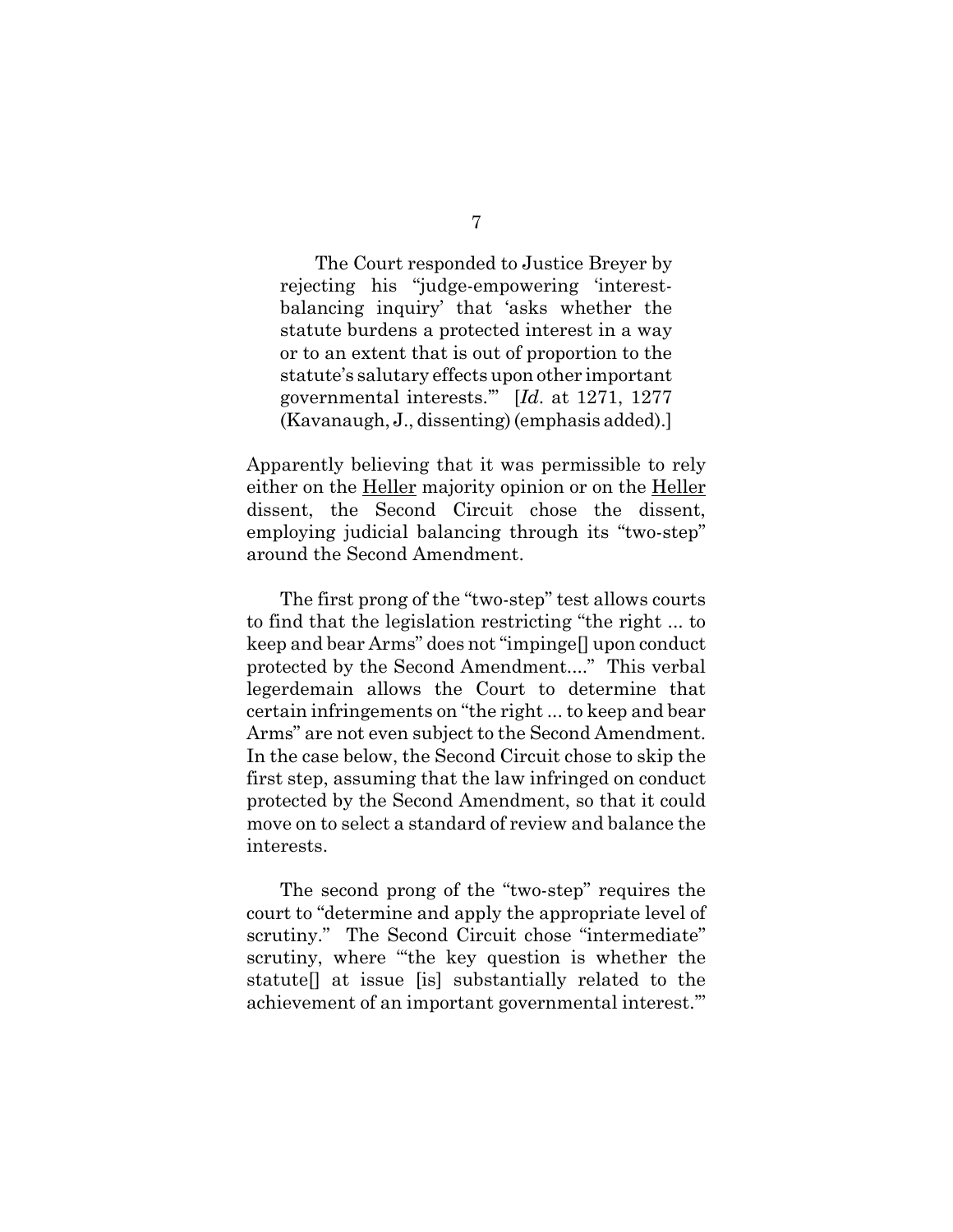NYSRP 2018 at 62 (citing NYSRP 2015). The type of analysis that the Second Circuit employs has become familiar as a result of this Court's use in First Amendment jurisprudence for nearly eight decades.<sup>9</sup> Accordingly, all lawyers currently in practice and judges in office were trained in this dance. First, one is to select the appropriate level of scrutiny generally described as rational basis, intermediate scrutiny, exacting scrutiny, strict scrutiny, heightened scrutiny, or some gradient or mixture thereof.<sup>10</sup> And, since each type of scrutiny comes with its own tests and standards — which have evolved over the decades in regular, if not constant, flux — one needs to then apply that standard to the competing interests in the case. In the case of the First and Second Amendments, which textually limit the federal

<sup>&</sup>lt;sup>9</sup> The use of balancing tests in the First Amendment area can be traced back to Schneider v. New Jersey, 308 U.S. 147 (1939).

 $10$  When balancing tests are used, no matter what test is employed, the basis for the decision is transferred away from the Framers' text to the personal preferences of judges. In its first use of "rigid scrutiny" in balancing, this Court upheld President Roosevelt's Executive Order 9066, the Japanese-American internment order, that high standard having been met by one of the most egregious acts of any American president. *See* Korematsu v. United States, 323 U.S. 214, 216 n.1 (1944). If EO 9066 can survive "rigid scrutiny," then one can see how several circuits have upheld firearms restrictions, even while applying strict scrutiny. *See, e.g.,* United States v. Chovan, 735 F.3d 1127, 1136-42 (9th Cir. 2013) (applying strict scrutiny and upholding 18 U.S.C. §  $922(g)(9)$ . Just as Korematsu has been discredited, so also should be the use of all such essentially meaningless and unworkable standards of review used in balancing.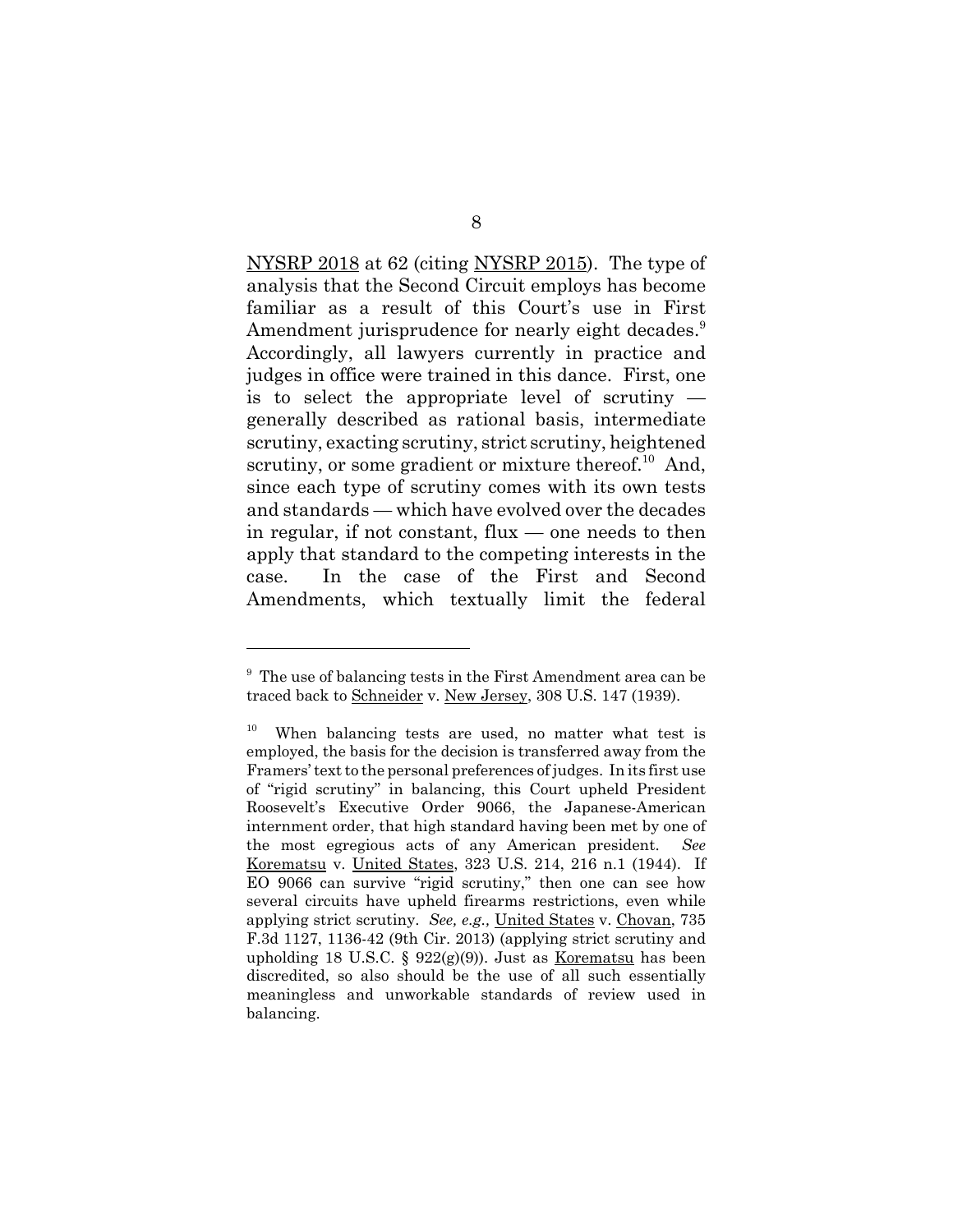government and judicially limit state governments as well, the balancing is always between governmental interests and an individual's interests.

Imagine a person of reasonable intellect and common sense, who never had training by law professors in the intricacies of judicial balancing, who was attempting to ascertain the constitutionality of a law challenged under the Second Amendment. His approach would likely be to read the text and seek to understand it the same way he would any work of nonfiction. He would seek the author's intent, here meaning the Framers and those who ratified the Constitution. To do that, he would ensure that the definitions of the words then had not changed with the passage of time. And he would seek out any common law or colonial antecedent to the text to ensure words that had technical meaning were understood to have that meaning. *See generally* E.D. Hirsch, Validity in Interpretation.

Contrast that common sense approach with these excerpts from the "reasoning" employed by the Second Circuit:

- "In Second Amendment cases, our Circuit has recognized **at least two forms** of heightened scrutiny — strict and intermediate." NYSRP 2018 at 55 (emphasis added).
- "*See* Kachalsky, 701 F.3d at 93 (holding that although '**some form** of heightened scrutiny would be appropriate,' strict scrutiny was **not**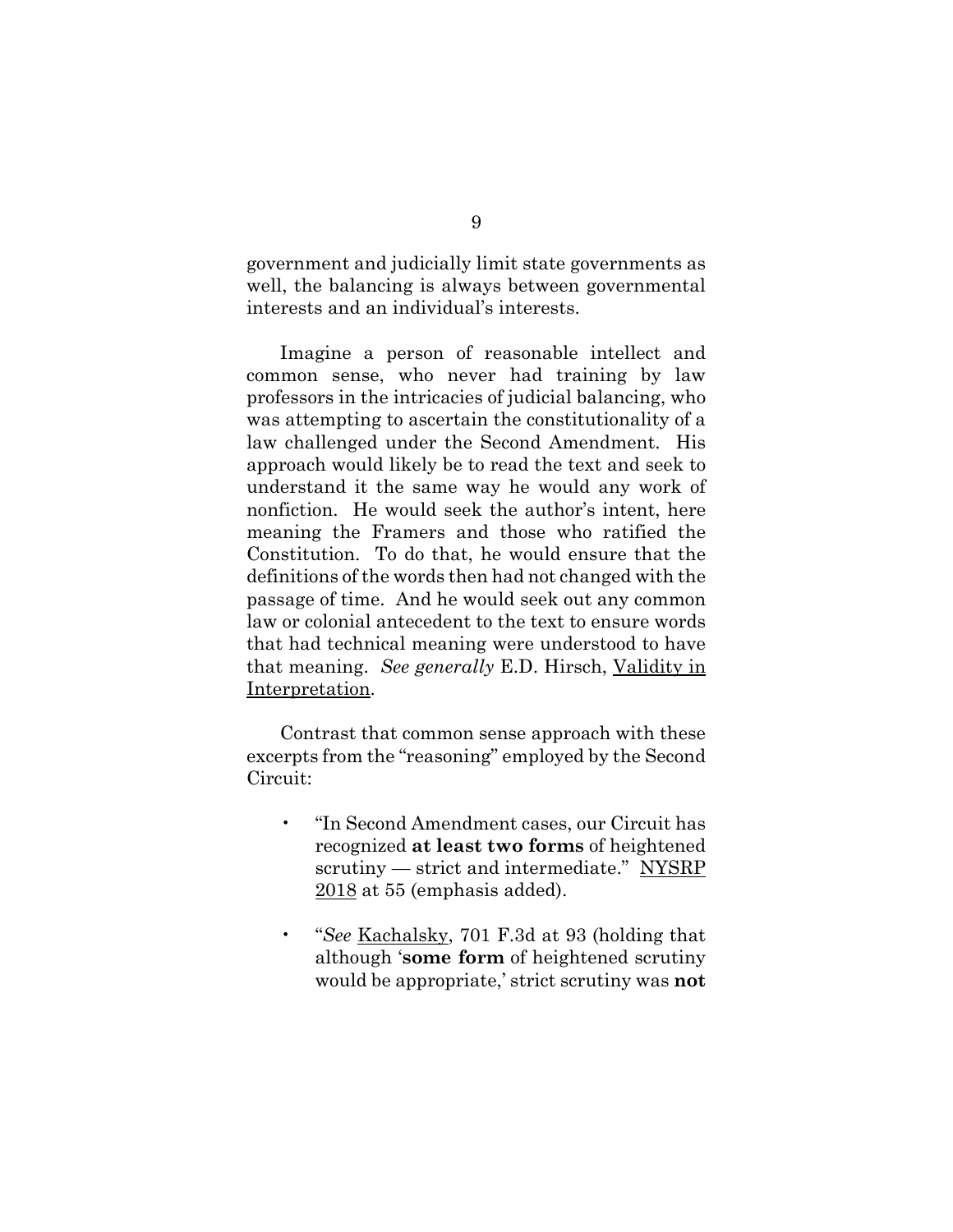**necessary**, and instead applying intermediate scrutiny.)" *Id*. (emphasis added).

- "[A] form of **non-heightened scrutiny may** be applied in some Second Amendment cases." *Id*. (emphasis added).
- "[H]eightened scrutiny is **not appropriate** where the regulation does not impose a '**substantial burden** on the ability of [plaintiffs] to possess and use a firearm for **self-defense**." *Id*. (emphasis added).
- "[W]e **need not determine** here which types of regulations may be subject only to **rational basis review**, or whether some form of **nonheightened scrutiny** exists that is more exacting than **rational basis review**.... [W]e find that the Rule does **not trigger** strict scrutiny and that it **survives** intermediate scrutiny." *Id*. at 55-56 (emphasis added).
- "In determining whether **some form** of heightened scrutiny applies, we consider **two factors**: '(1) "**how close** the law comes to the **core** of the Second Amendment right" and (2) "the **severity of the law's burden** on the right."'" *Id*. at 56 (emphasis added).

Obscured by this avalanche of balancing jargon, the Second Circuit completely ignores the constitutional text, effectively reducing the holding in Heller to its facts, namely: (i) a complete ban; (ii) on handguns; (iii) in the home; and (iv) kept for self-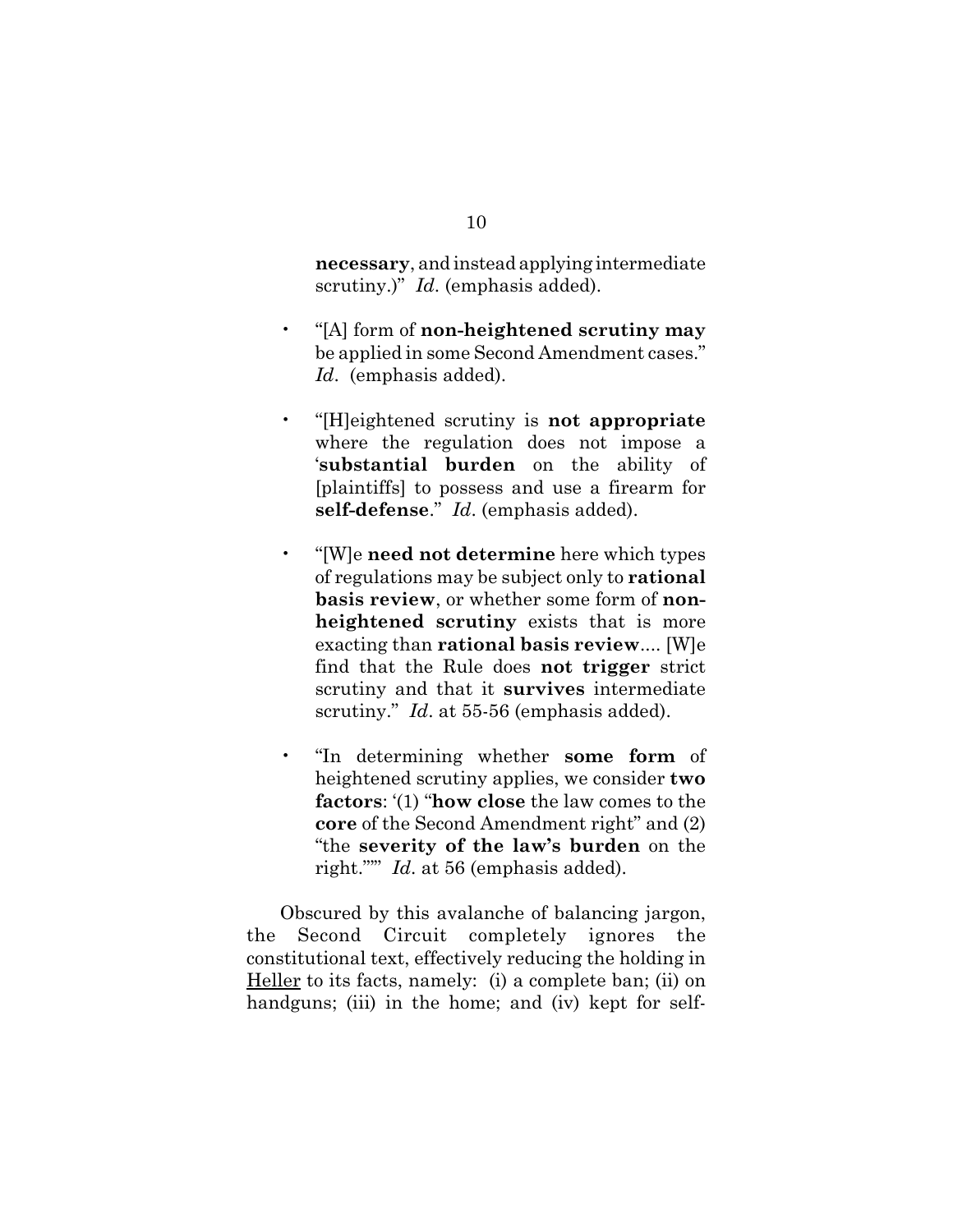defense and possibly some other ancillary rights to be named later. Any other restriction on the right to keep and bear arms is not subject to the "shall not be infringed," but rather "shall not be UNREASONABLY infringed," or under step one sometimes, does not implicate the Second Amendment at all. Thus, the Second Circuit has empowered itself to disregard the Second Amendment, except in the narrow area of a statute on all fours with the facts in Heller. If for no other reason, certiorari should be granted in this case to restore order in the circuits.

The Second Circuit sought to rationalize its opinion with the notion that all rights are limited, and thus, the Second Amendment could not possibly mean what it says. NYSRP 2018 at 55-64. But this view ignores the fact that each amendment has a common law or colonial context, and the words employed had an established meaning in 1787-89.11

 $11$  The Heller case can be seen as a parallel to the historic dispute over the text of the First Amendment between Justice Hugo Black and Judge Felix Frankfurter. Justice Black wrote: "The First Amendment's language leaves no room for inference that abridgments of speech and press can be made just because they are slight. That Amendment provides, in simple words, that 'Congress shall make no law ... abridging the freedom of speech, or of the press.' I read 'no law ... abridging' to mean *no law abridging*." Smith v. California, 361 U.S. 147, 157 (1959) (Black, J., concurring). On the other hand, Justice Frankfurter preferred to reserve to the serving judges the authority to sanction abridgments of the freedom of speech.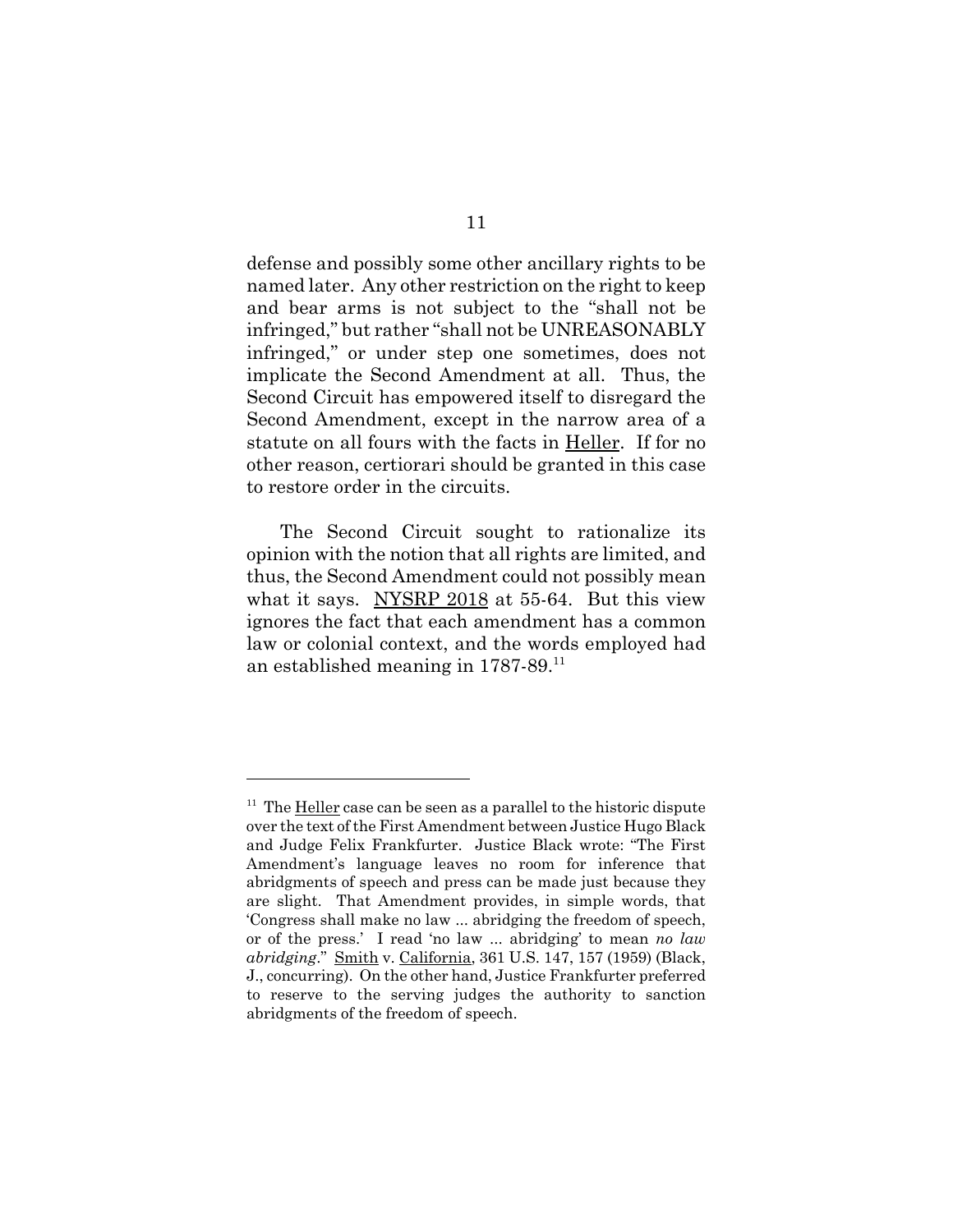### **B. The Heller Decision Rejected Judicial Interest Balancing.**

The Heller case truly was a landmark case, and Justice Scalia's brilliant opinion clearly set out both the Court's approach to reach its decision and the rules by which future Second Amendment cases should be decided. When certiorari was granted, the question presented was whether D.C. law, which banned private possession of handguns while allowing possession of rifles and shotguns "violate[d] the Second Amendment right of individuals who are not affiliated with any state-regulated militia...." Deciding that issue in the affirmative, this Court rejected what was called the "collective right" theory in favor of the Amendment's protection of the right of each "individual." The Heller decision affirmed Judge Lawrence Silberman's opinion for the D.C. Circuit, that the Second Amendment "protects an individual right to keep and bear arms." Parker v. District of Columbia, 478 F.3d 370, 395 (D.C. Cir. 2007). And it affirmed the D.C. Circuit's view that the right was not bestowed by government on the people, but rather was a right which "existed prior to the formation of the new government under the Constitution." *Id.* And, Heller approved the view of the court below that one of the central purposes of the Second Amendment was to empower the people, not just in acts of self-defense against "private lawlessness," but also from "the depredations of a tyrannical government (or a threat from abroad)." *Id*.

Heller thus provides a classic illustration of how constitutions should be interpreted by judges, with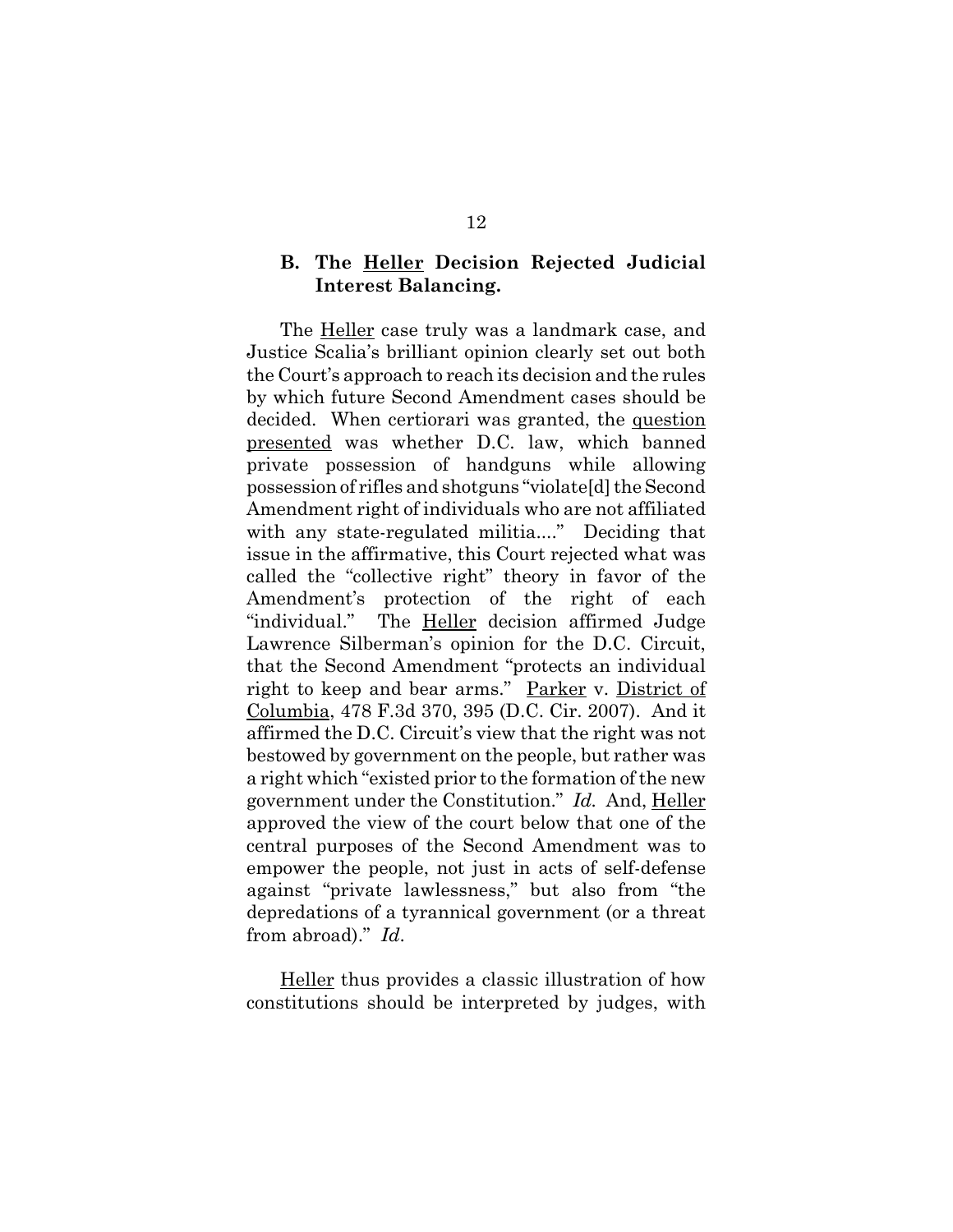fidelity to the text and deference to the original public meaning of the people's Constitution. To ensure that public meaning would control, even at oral argument, the Chief Justice warned the Solicitor General that there is no room for interest balancing regarding the Second Amendment:

Well, these various phrases under the different standards that are proposed, "compelling interest," "significant interest," "narrowly tailored," **none of them appear in the Constitution**; and I wonder why in this case we have to articulate an all-encompassing standard. Isn't it enough to **determine the scope of the existing right** that the amendment refers to...?

[T]hese standards that apply in the First Amendment just kind of developed over the years as sort of **baggage that the First Amendment picked up**. [Heller Transcript Oral Argument at 44 (March 18, 2008) (emphasis added).]

Similarly, Justice Scalia's opinion employed a dismissive term for interest balancing approaches, calling them "judge-empowering" balancing tests. Heller at 634. Never once did the Second Circuit below quote that portion of Justice Scalia's opinion, which rejected the use of balancing tests in no uncertain terms. Perhaps the reason that language was ignored is that judges love to be empowered. Judges do not seem to be able to resist the power to usurp the role of the Framers of the Second Amendment, to decide, as Justice Scalia put it,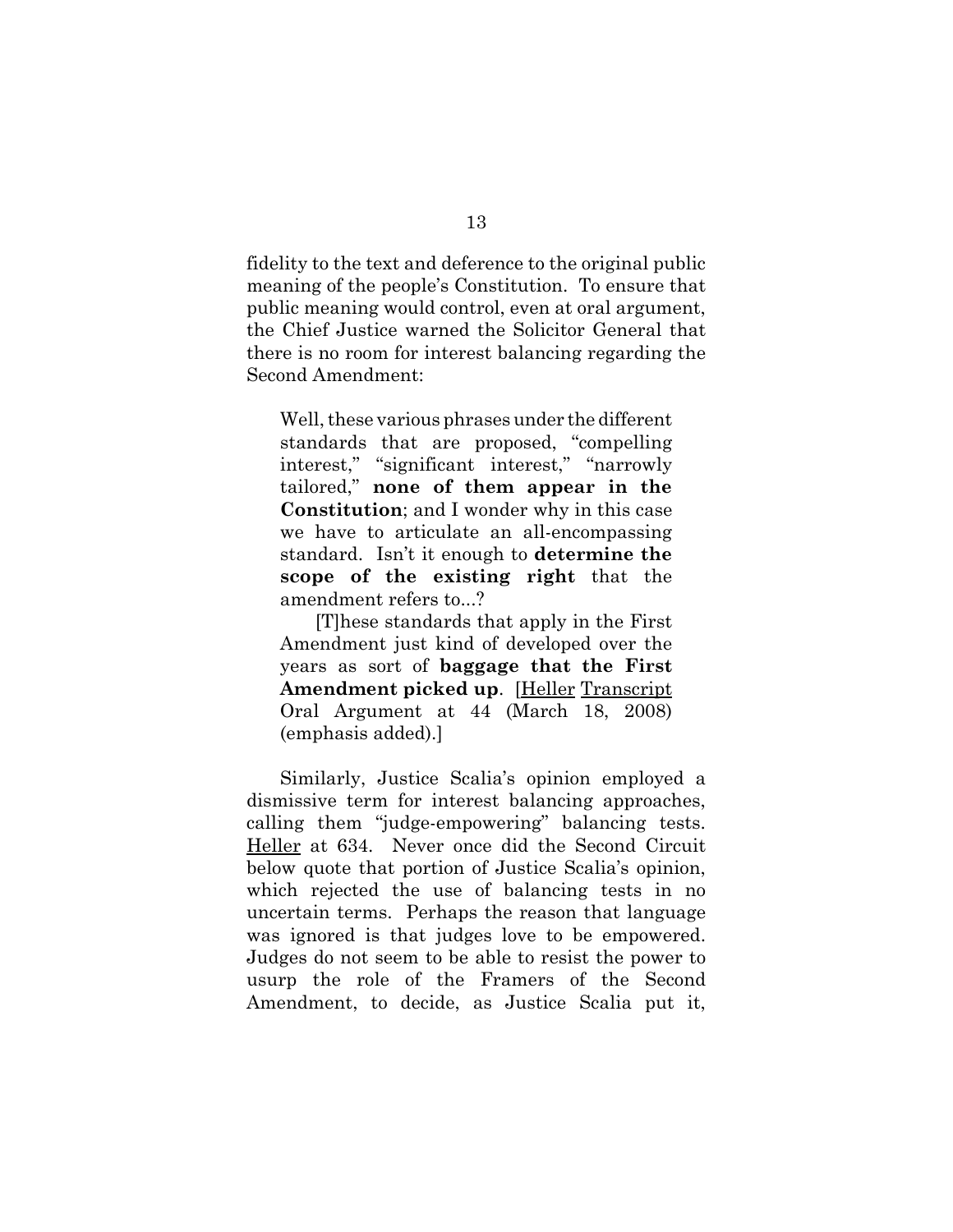"whether the right is *really worth* insisting upon." Heller at 634.

### **C. The McDonald Decision Rejected Judicial Interest Balancing.**

The Heller decision does not stand alone. The McDonald decision was cited below only once, as authority for the incorporation of the Second Amendment into the Due Process Clause of the Fourteenth Amendment. NYSRP 2018 at 55. As then-Judge Kavanaugh explained in Heller II:

[t]he Court's later decision in *McDonald* underscores that text, history, and tradition guide analysis of gun laws and regulations. There, the Court again **precluded the use of balancing tests**; furthermore, it expressly rejected judicial assessment of 'the costs and benefits of firearms restrictions' and stated that courts applying the Second Amendment thus would not have to make 'difficult empirical judgments' about the efficacy of particular gun regulations.

That language from McDonald is critically important because strict and intermediate scrutiny obviously require assessment of the "costs and benefits" of government regulations and entail "difficult empirical judgments" about their efficacy — **precisely what McDonald barred**. [Heller II at 1278-79 (emphasis added).]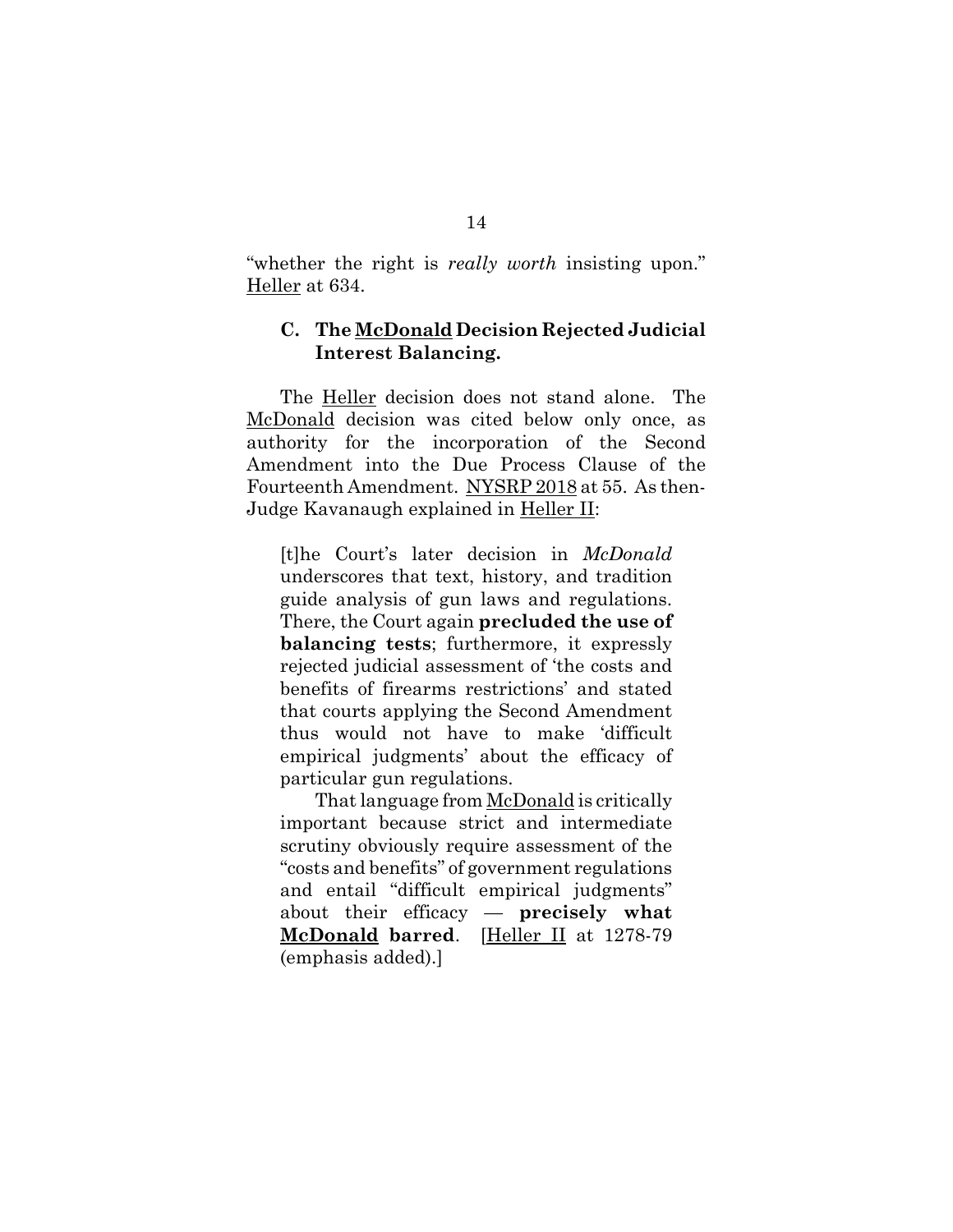In contrast, the Second Circuit explained that its approach:

will often involve **difficult balancing** of the individual's constitutional right to keep and bear arms against the states' obligation to 'prevent armed mayhem in public places.' This is **not such a case**. The City has a clear **interest** in protecting **public safety**.... [NYSRP 2018 at 33 (emphasis added) (citations omitted).]

Remarkably, under the Second Circuit's balancing regime, once New York postulated some risk to "public safety," the constitutional challenge was doomed and not even requiring interest balancing. Thus, the same arguments made by the District of Columbia and rejected in Heller, and made by Chicago and rejected in McDonald, were reasserted by New York and adopted by the Second Circuit in NYSRP 2018 as the basis for its decision.

## **II. THE U.S. SUPREME COURT SHOULD NOT ALLOW LOWER COURTS TO TREAT THE SECOND AMENDMENT AS A SECOND-CLASS RIGHT.**

In McDonald, this Court refused to treat the Second Amendment "as a second-class right, subject to an entirely different body of rules than the other Bill of Rights guarantees...." McDonald at 780. Yet this is what it has occurred at the hands of the lower federal courts. Petitioners correctly claim that "the Second Circuit's decision [is an] extreme outlier[] even among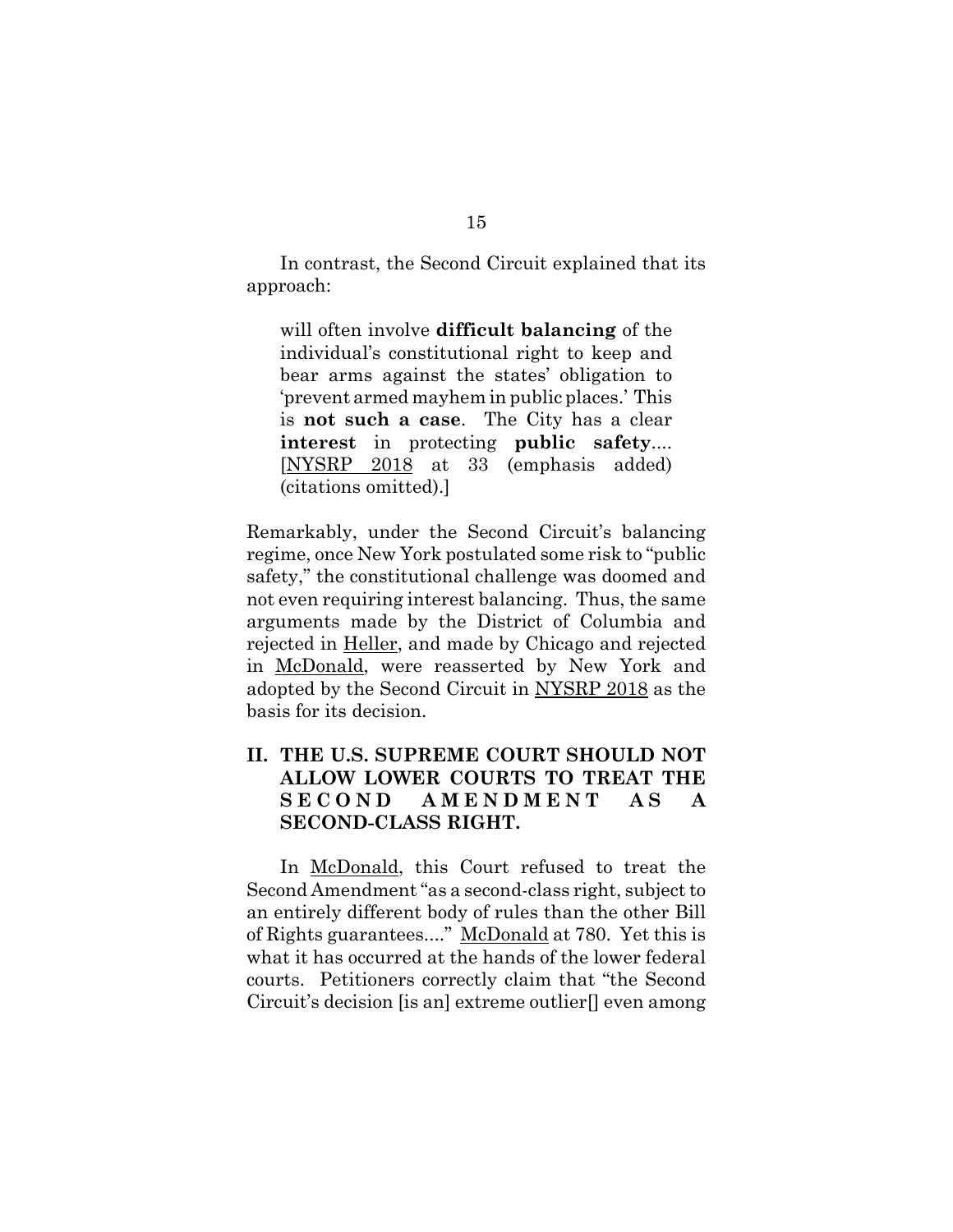Second Amendment decisions." Pet. Cert. at 11. However, the Second Circuit applied the same flawed tests used by many other lower courts. Since McDonald was decided in 2010, this Court has had multiple opportunities to correct the course of the lower courts, but has declined to do so.

In 2015, the Ninth Circuit upheld San Francisco's highly restrictive requirement that a handgun in a home must be stored in a gun safe when it is not physically on the person. Justices Thomas and Scalia dissented from this Court's denial of certiorari, explaining that "Second Amendment rights are no less protected by our Constitution than other rights enumerated in that document," and that "[d]espite the clarity with which we described the Second Amendment's core protection for the right of selfdefense, lower courts ... have failed to protect it." Jackson v. City & Cnty. of San Francisco, 135 S.Ct. 2799-2800 (2015). Disagreeing with the Ninth Circuit's "tiers-of-scrutiny analysis," the dissent noted that the Court should have granted the petition "to reiterate that courts may not engage in this sort of judicial assessment as to the severity of a burden imposed on core Second Amendment rights." *Id*. at 2801-02.

Later in 2015, Justices Thomas and Scalia once again dissented from a denial of certiorari from a Seventh Circuit decision upholding an Illinois city's ban on so-called "assault weapons." Justice Thomas criticized the Seventh Circuit's "crabbed reading of *Heller*," which left the Circuit "free to adopt a test for assessing firearm bans that eviscerates many of the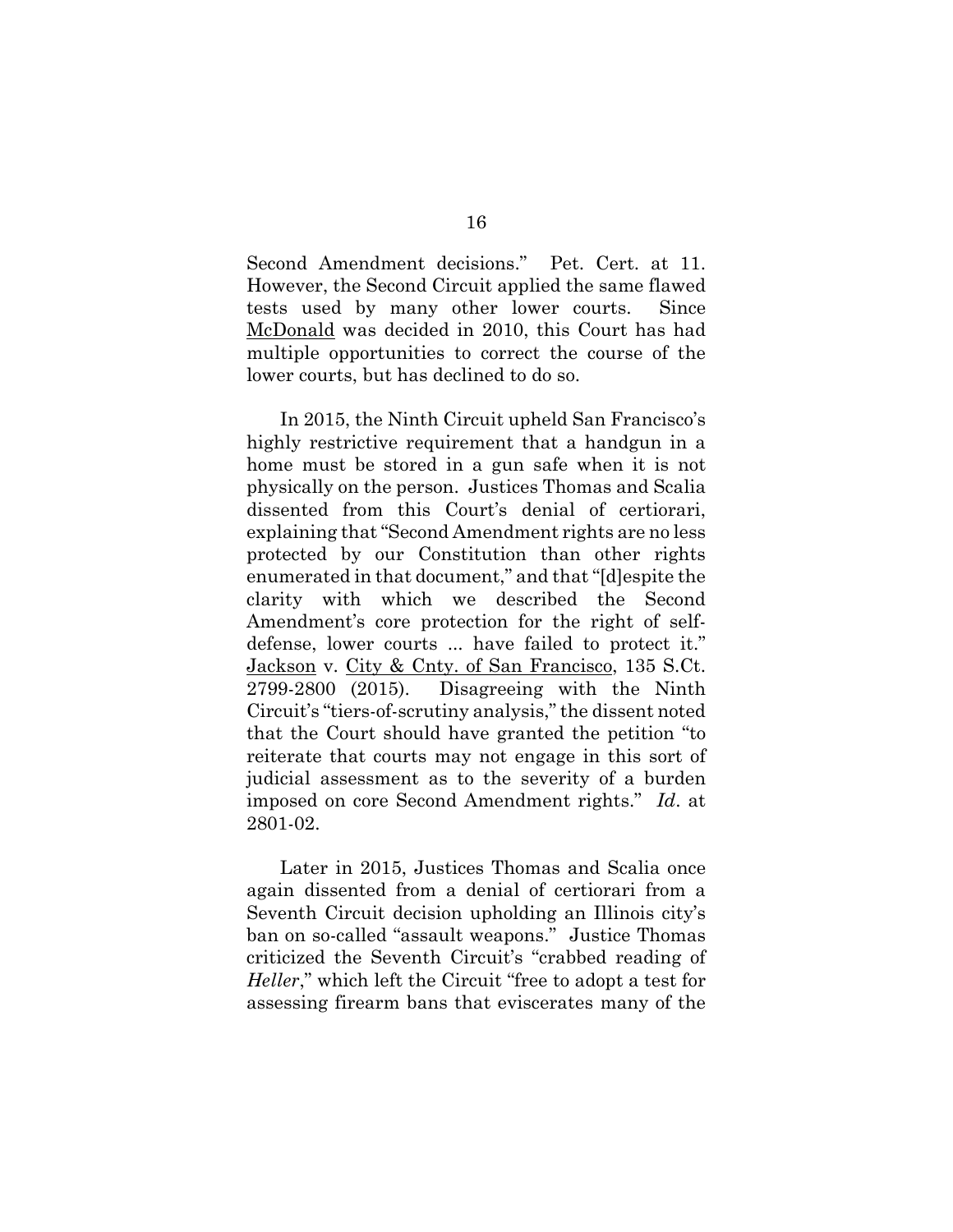protections recognized in *Heller* and *McDonald*." Friedman v. City of Highland Park, 136 S.Ct. 447, 448 (2015). The dissent reiterated that "*Heller* ... forbids subjecting the Second Amendment's 'core protection ... to a freestanding "interest-balancing" approach.'" *Id*. at 449 (quoting Heller at 634). And the dissent pointed out the disparity of treatment that the Second Amendment has received: "The Court's refusal to review a decision that flouts two of our Second Amendment precedents stands in marked contrast to the Court's willingness to summarily reverse courts that disregard our other constitutional decisions." *Id*. (citing several summary reversals).

In 2017, Justices Thomas and Gorsuch dissented from denial of certiorari of a Ninth Circuit *en banc* decision. The Ninth Circuit had *sua sponte* granted rehearing *en banc* after a panel of that court faithfully applied the text, history, and tradition of the Second Amendment to find California's "good cause" requirement for concealed carry permits to be unconstitutional. Peruta v. California, 137 S.Ct. 1995, 1996-97 (2017). The *en banc* court reversed, finding that the Second Amendment does not protect carrying firearms concealed in public. *Id*. Justice Thomas' dissent addressed "a distressing trend: the treatment of the Second Amendment as a disfavored right." *Id*. at 1999. Justice Thomas observed that from the McDonald decision to the denial of certiorari in Peruta, this Court had granted review in about 35 cases involving the First Amendment and 25 cases involving the Fourth Amendment, but none on the Second Amendment. *Id*.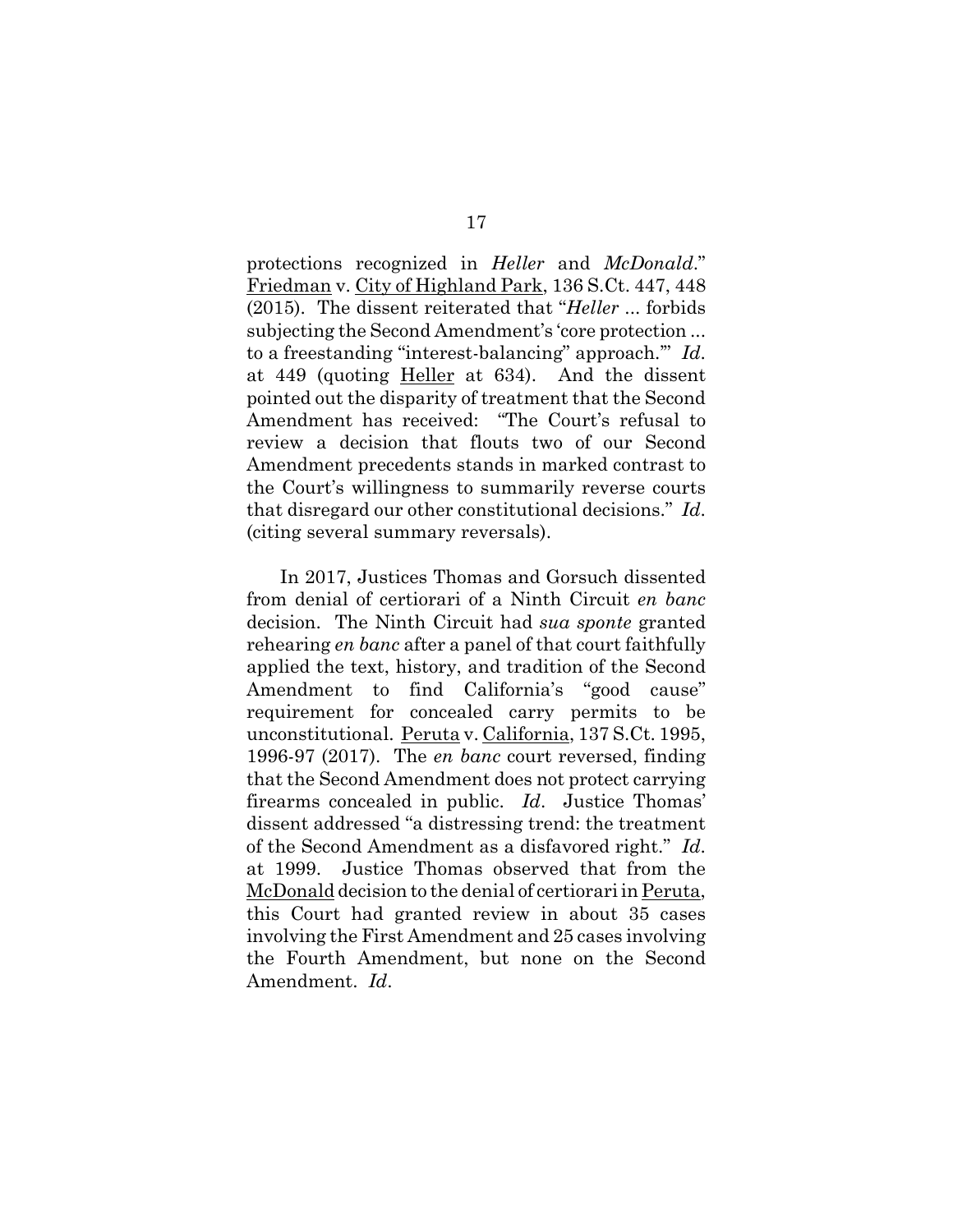Earlier this year, Justice Thomas once again dissented from a denial of certiorari of another Ninth Circuit decision. *See* Silvester v. Becerra, 138 S.Ct. 945 (2018). The dissent found the Ninth Circuit's decision upholding a 10-day waiting period for firearm purchases to be "symptomatic of the lower courts' general failure to afford the Second Amendment the respect due an enumerated constitutional right," and that "[i]f a lower court treated another right so cavalierly, I have little doubt that this Court would intervene." *Id*. at 945. The dissent again stressed that "the lower courts are resisting this Court's decisions in *Heller* and *McDonald* and are failing to protect the Second Amendment to the same extent that they protect other constitutional rights," and added that the Court's "continued refusal to hear Second Amendment cases only enables this kind of defiance." *Id*. at 950-51. Justice Thomas noted the curiosity that "rights that have no basis in the Constitution receive greater protection than the Second Amendment, which is enumerated in the text." *Id*. at 951. "The right to keep and bear arms is apparently this Court's constitutional orphan. And the lower courts seem to have gotten the message." *Id*. at 952.

Criticism of judicial balancing has come from the lower federal courts as well. In the year after McDonald, the D.C. Circuit upheld D.C.'s modified gun regulation scheme, but then-Judge Kavanaugh dissented and would have held that "*Heller* and *McDonald* leave little doubt that courts are to assess gun bans and regulations based on text, history, and tradition, not by a balancing test such as strict or intermediate scrutiny." Heller II at 1271.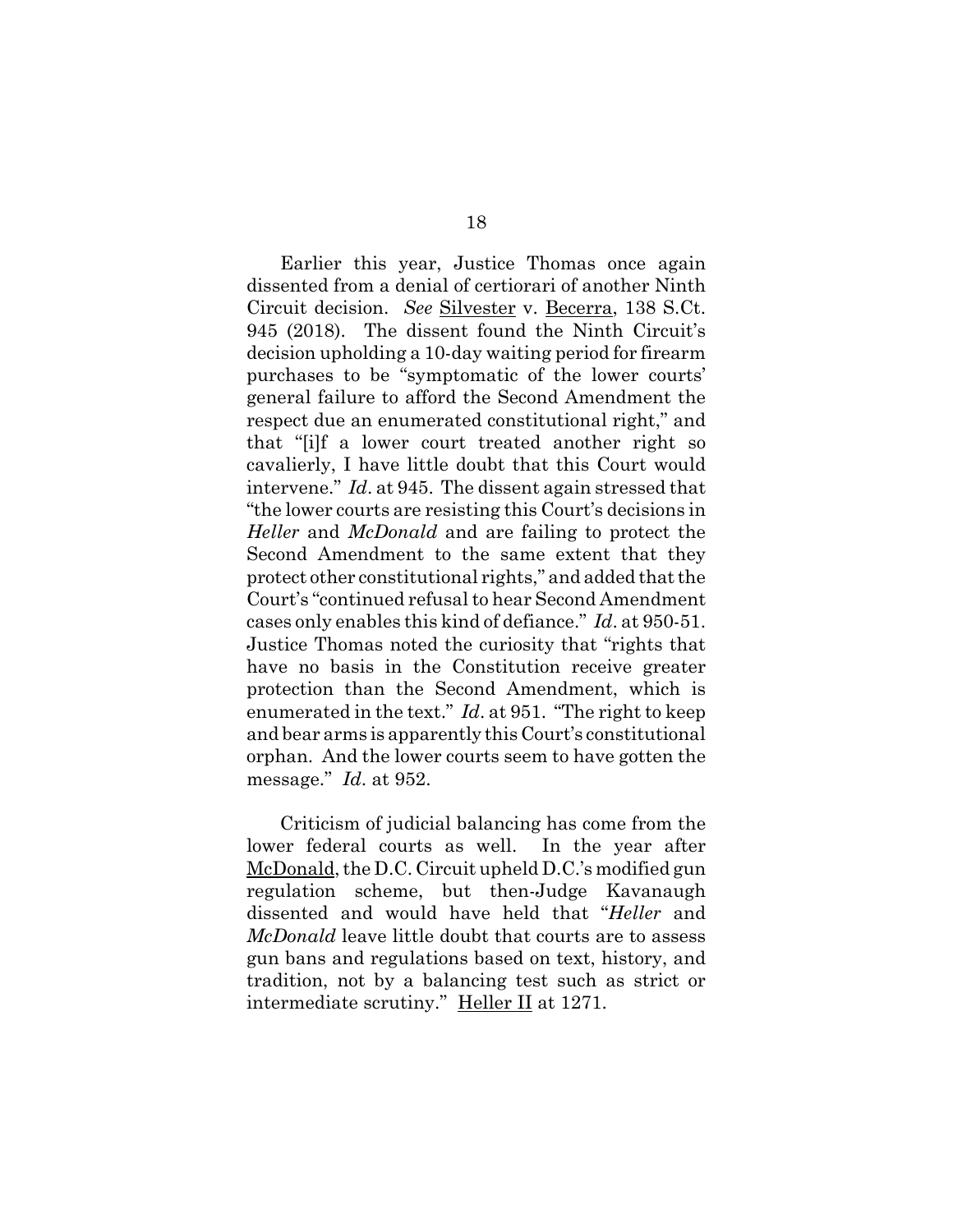Last year, the Ninth Circuit upheld the ban on firearms possession by an individual who has been convicted of a misdemeanor crime of domestic violence<sup>12</sup> in Fisher v. Kealoha,  $855$  F.3d 1067 (9th Cir. 2017). Judge Kozinski concurred in the *per curiam* decision, but issued a separate "ruminating" opinion to encourage equal treatment of the Second Amendment among the Bill of Rights:

In other contexts, we don't let constitutional rights hinge on unbounded discretion [of a governor's pardon]; the Supreme Court has told us, for example, that "[t]he First Amendment prohibits the vesting of such unbridled discretion in a government official." Despite what some may continue to hope, the Supreme Court seems unlikely to reconsider *Heller*. **The time has come to treat the Second Amendment as a real constitutional right. It's here to stay**. [Fisher at 1072 (Kozinski, J., ruminating) (emphasis added).]

Although the Fifth Circuit joined the Second Amendment two-step, many judges on that court disagree with interest balancing in the Second Amendment context. *See* Houston v. City of New Orleans, 675 F.3d 441, 448 (5th Cir. 2012) (Elrod, J., dissenting), opinion withdrawn and superseded on reh'g, 682 F.3d 361 (5th Cir. 2012) (*per curiam*); NRA v. BATFE, 714 F.3d 334 (5th Cir. 2013) (six judges

<sup>12</sup> *See* 18 U.S.C. § 922(g)(9).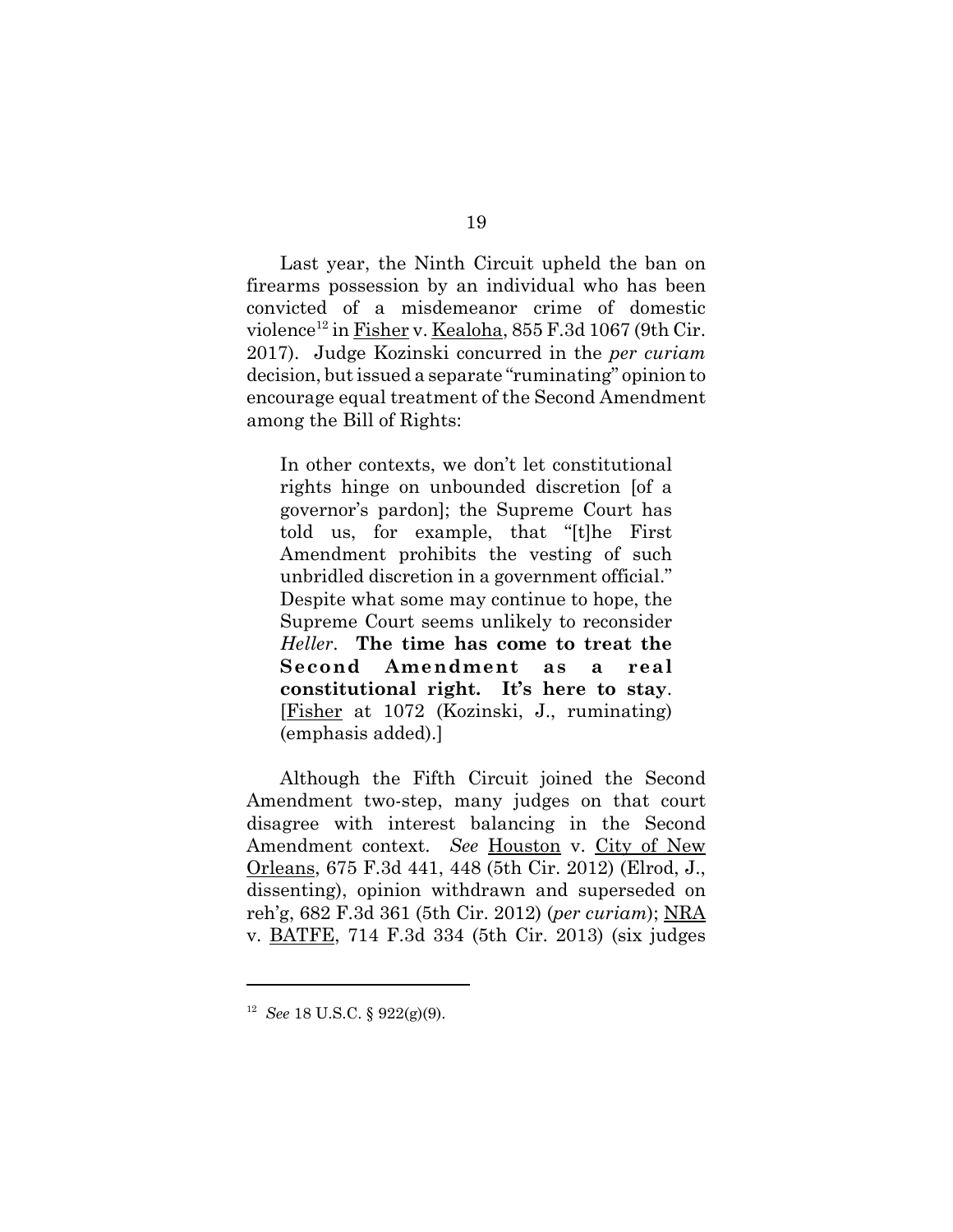dissenting from a denial of rehearing *en banc*). Just three months ago, the Fifth Circuit once again denied rehearing *en banc* in a Second Amendment case involving a challenge to the residency requirement for firearms purchases from federally licensed firearms dealers.13 *See* Mance v. Sessions, 896 F.3d 390 (5th Cir. 2018). There, seven judges vigorously dissented from the denial of rehearing, explaining, "Simply put, unless the Supreme Court instructs us otherwise, we should apply a test rooted in the Second Amendment's text and history — as required under *Heller* and *McDonald* — rather than a balancing test like strict or intermediate scrutiny." *Id*. at 394 (Elrod, J., dissenting). Judge Willett explained:

Constitutional scholars have dubbed the Second Amendment "the Rodney Dangerfield of the Bill of Rights...."

The Second Amendment is neither second class, nor second rate, nor second tier. The "right of the people to keep and bear Arms" has no need of penumbras or emanations. It's right there, 27 words enshrined for 227 years. [*Id.* at 396 (Willett, J., dissenting).]

<sup>13</sup> *See* 18 U.S.C. §§ 922(a)(3) and 922(b)(3).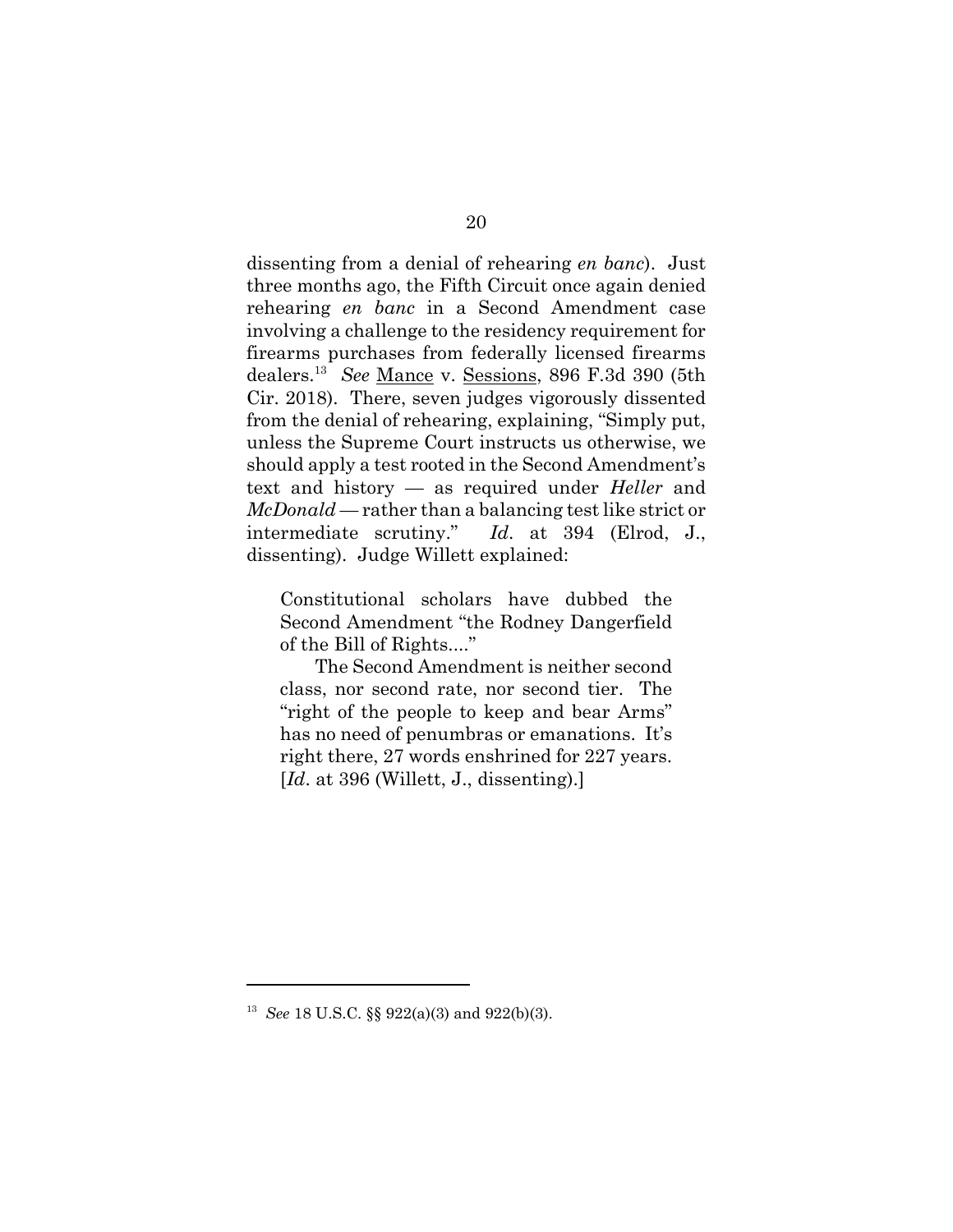## **III. WHETHER THE NEW YORK CITY BAN UNCONSTITUTIONALLY ABRIDGES PLAINTIFFS' RIGHT TO TRAVEL IS A QUESTION OF GREAT IMPORT THAT SHOULD BE DECIDED BY THIS COURT.**

With only a ritualistic quotation of the Second Amendment text, and without so much as a glance at the relevant constitutional and historical context and purpose, the Second Circuit dismissed Plaintiffs' contention that the New York City ban violates their constitutional right to travel, glibly asserting that "[t]he Constitution protects the right to travel, not the right to travel armed." NYSRP 2018 at 67. Yet, the two rights have been historically exercised in tandem, playing an essential role in the unfolding of events leading up to, and immediately following the Civil War.

In his careful study of the application of the Second Amendment to the States under the Fourteenth Amendment's "privileges or immunities" text, Justice Thomas documents the role that firearms played in the self-defense of black communities, both before slavery and after emancipation. *See* McDonald at 843-50, 855-58 (Thomas, J., concurring). And, as black people traveled far and wide — many leaving the southern States to settle up north and out west — they carried their firearms with them, prepared to defend their families if threatened by hostile communities seeking to deny them ingress and egress. *See generally* N. Johnson, Negroes and the Gun: The Black Tradition of Arms (Prometheus Books: 2014).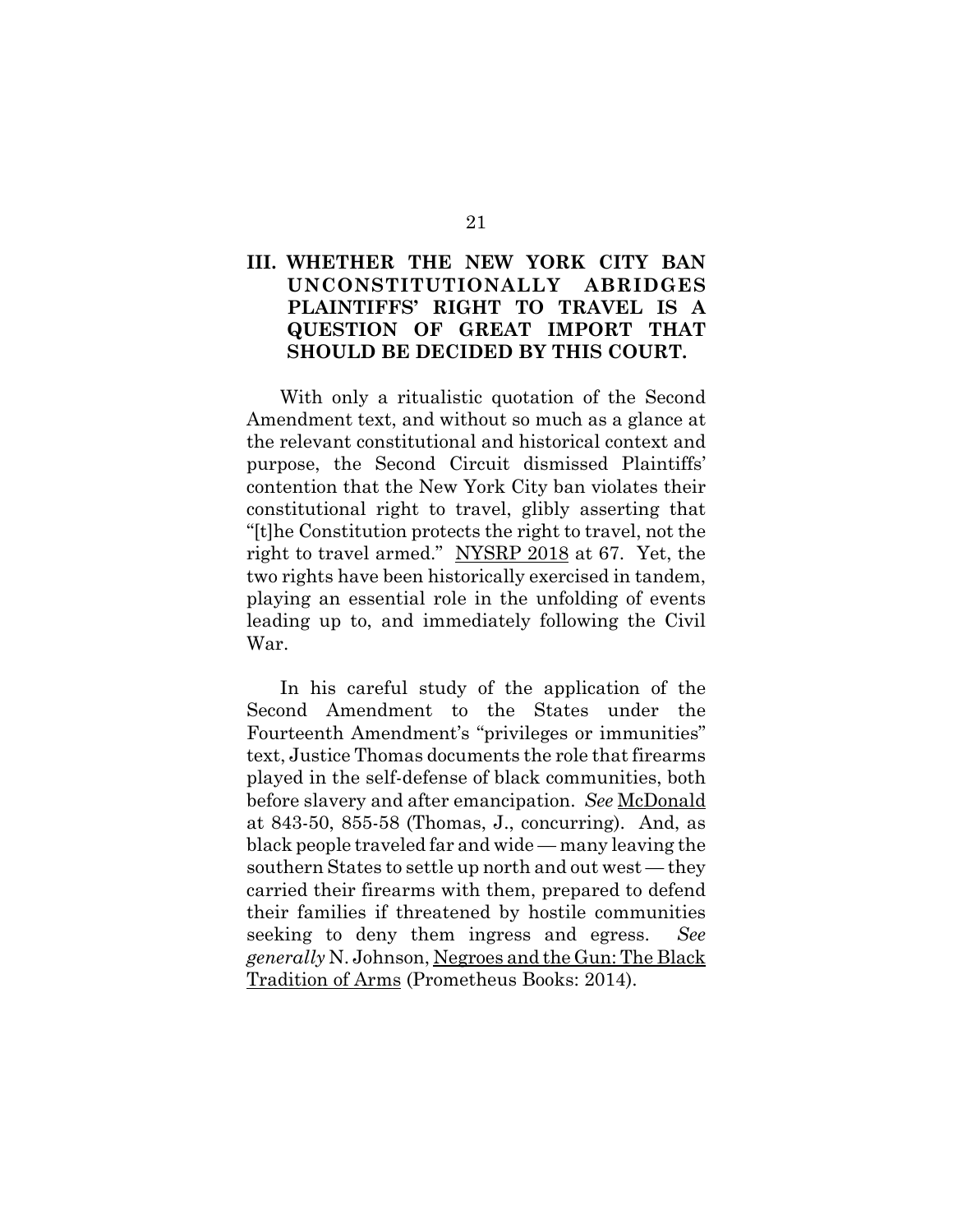Before emancipation and the ratification of the Fourteenth Amendment, blacks did not enjoy any constitutional right either to travel or to keep and bear arms. But, with the Amendment's ratification, "our system of government" was "significantly altered" by the very first sentence of the Amendment's first section, which provides that "[a]ll persons born or naturalized in the United States and subject to the jurisdiction thereof, are citizens of the United States and of the State wherein they reside.'" McDonald at 807 (Thomas, J. concurring). As Justice Thomas explained, this single sentence:

unambiguously overruled this Court's contrary holding in *Dred Scott ...* that the Constitution did not recognize black Americans as citizens of the United States or their own State. [*Id.* at 807-08.]

Yet, as Justice Thomas has acknowledged, the text's promise that — "'No State shall make or enforce any law which shall abridge the privileges or immunities of citizens of the United States'" — has not lived up to its promise — except to affirm that the "Clause prevents state abridgment of ... the right to travel." *Id.* at 809. NYSRP 2018 at 66.

While Justice Thomas has expressed reservations on whether the right to travel is "essential to liberty" (McDonald at 809), this Court has extolled the right's virtues on numerous occasions, even predating the Fourteenth Amendment. In Crandall v. Nevada, 6 Wall. 35 (1867), this Court held that a Nevada tax upon every person leaving the State by common carrier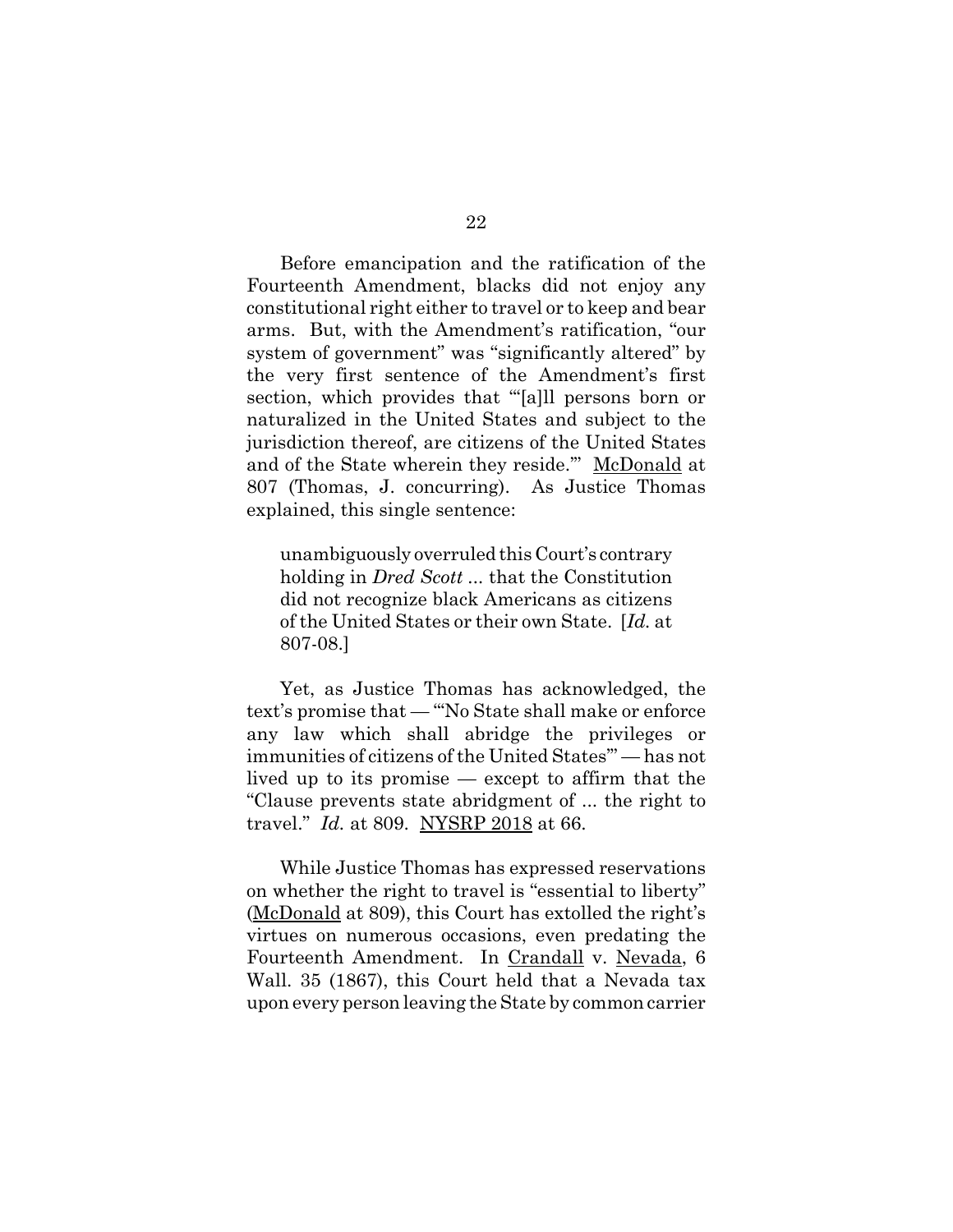violated "the right to move freely throughout the nation ... as a right of *national* citizenship*." See* Edwards v. California, 314 U.S. 160, 178 (1941) (Douglas, J., concurring). Even though there was no evidence in Crandall that any of the persons there involved were on a mission that would require the payment of the tax — it was enough that "damage and havoc ... would ensue if the States had the power to prevent the free movement of citizens from one State to another." *Id.* 

In sum, the right to travel and the right to keep and bear arms fit like hand-in-glove. As both are privileges and immunities of United States citizenship, both are unconstitutionally abridged by New York City, whose actions cannot be saved by the Second Circuit's opinion dismissing the city ordinance as an inconsequential "regulation [that] concerns only [the citizens'] ability to remove the specific handgun licensed to their residences from the premises for which they hold the license." NYSRP 2018 at 67.

## **IV. THIS COURT SHOULD GRANT THE PETITION TO DECIDE WHETHER A PERSON MAY BE FORCED TO FORFEIT HIS SECOND AMENDMENT RIGHTS IN EXCHANGE FOR OTHER CONSTITUTIONAL PROTECTIONS.**

Petitioner notes that "the ban violates the fundamental right to travel by conditioning such travel on the forfeiture of a separate, but equally important, constitutional right." Pet. Cert. at 3. The Petition argues that "the decision below forces petitioners to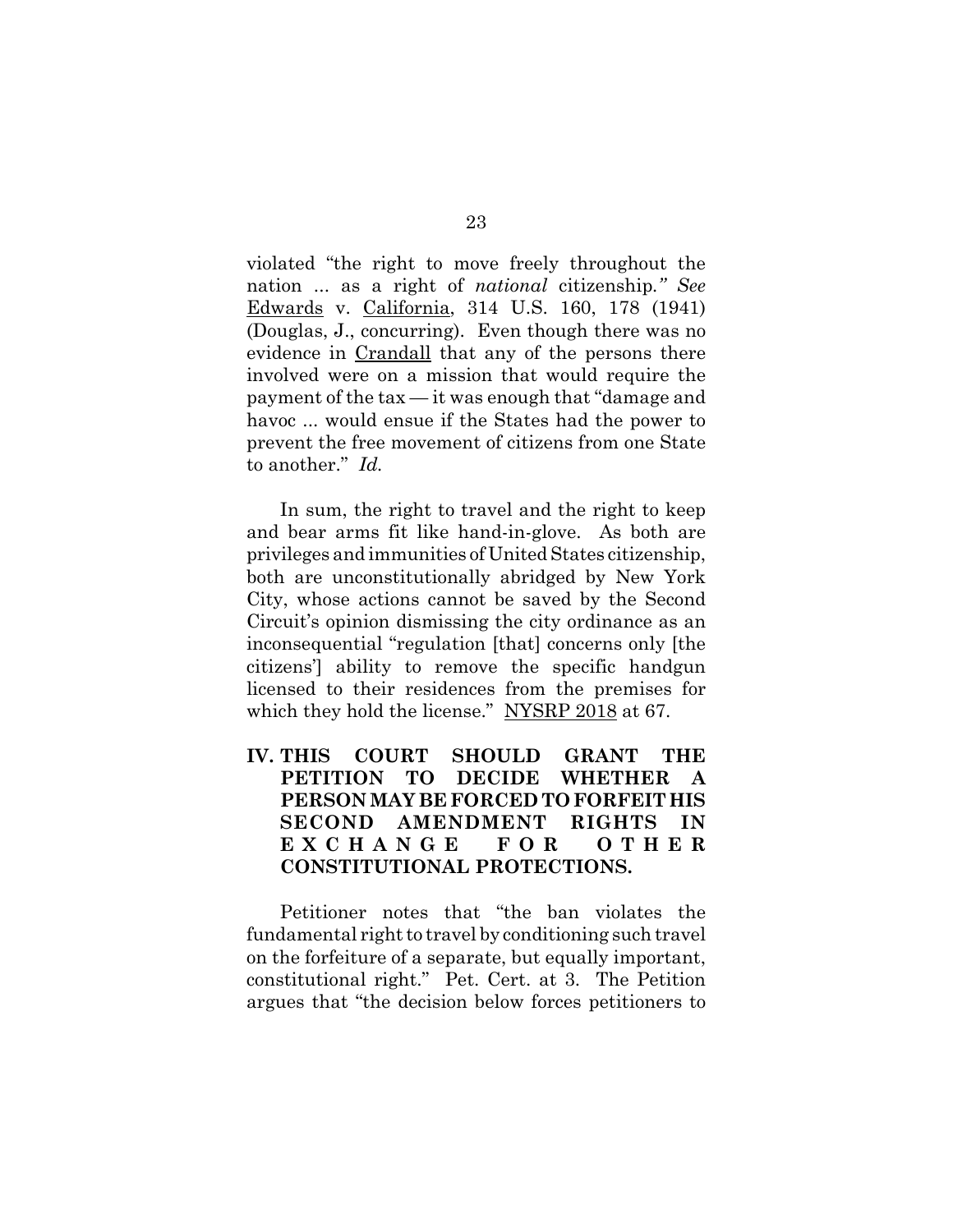choose which constitutional right they would rather exercise: their right to travel or their right to keep and bear arms."<sup>14</sup> Pet. Cert. at 20. Indeed, the circuit court below applauded this result, claiming that "[t]he Constitution protects the right to travel, not the right to travel armed."<sup>15</sup> NYSRP 2018 at 67. Unfortunately, this is not the first time that governments (and courts) have conditioned the exercise of constitutional rights on a person's forfeiture of his Second Amendment rights.

In 2013, a Texas appellate court held that the police can transform a search warrant for drugs into a no-knock warrant simply because there may be a firearm in the home. Quinn v. State, 2013 Tex. App. LEXIS 6167 (Ct. App. Tx. 5th Dist. Dallas, 2013) (*cert. denied* at Quinn v. Texas, 571 U.S. 1202 (2014)). In the case, the police knew that John Quinn's son Brian, the target of their drug raid, was not at home. The police knew that John Quinn was a law-abiding person, as he held a Texas concealed handgun license. And, of course, from that license, they knew he likely was armed. From those facts, the Texas court concluded that, if an American would like to preserve

 $14$  In reality, the city's ban puts petitioners to an even more nefarious Hobson's choice: in order to receive permission from the government to exercise their "core" Second Amendment right to "keep" a handgun in their home for self-defense, they must promise that they will not "bear" that firearm in public. As Petitioner notes, "[t]he Constitution does not allow the government to put citizens to that choice." Pet. Cert. at 20.

<sup>&</sup>lt;sup>15</sup> Of course, the Second Amendment unambiguously protects the right to "bear  $\text{arms"} - i.e.,$  the right to travel armed.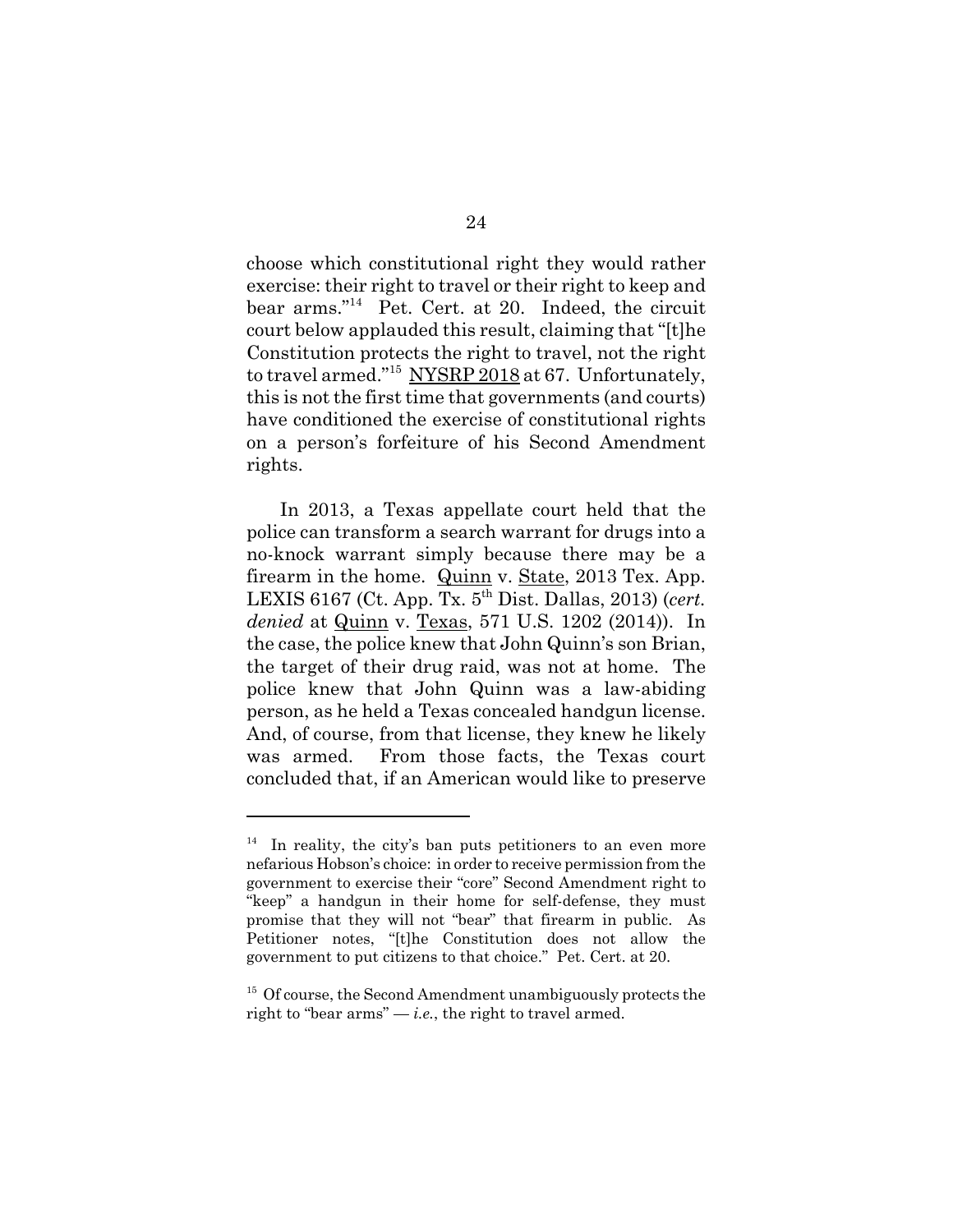his Fourth Amendment right to have the police "knock and announce" their presence while serving a warrant, he must forego his "core" Second Amendment right to keep a firearm in his home for self-defense.

Then, in 2017, and over a vigorous dissent, the Fourth Circuit sitting *en banc* reversed a panel decision and concluded that "a law enforcement officer is justified in frisking a person whom the officer has lawfully stopped and whom the officer reasonably believes to be armed, regardless of whether the person may legally be entitled to carry the firearm." United States v. Robinson, 846 F.3d 694, 695 (4th Cir. 2017). Although the panel decision had found that "today in West Virginia ... there is no reason to think that public gun possession is unusual, or that a person carrying or concealing a weapon during a traffic stop is anything but a law-abiding citizen who poses no danger to the authorities,"16 the *en banc* court concluded that the police may treat all gun owners the way they would dangerous armed criminals. In doing so, the court collapsed this Court's "armed and dangerous" test from Terry v. Ohio into a single element — "armed." In other words, any law-abiding American who exercises his right to "bear" arms in the Fourth Circuit must forgo his Fourth Amendment right to be secure in his person when stopped by the police.

These cases violate the principle set out in Simmons v. United States, 390 U.S. 377 (1968), where this Court held that the government requiring a

 $16$  814 F.3d 201, 208 (4<sup>th</sup> Cir. 2016).